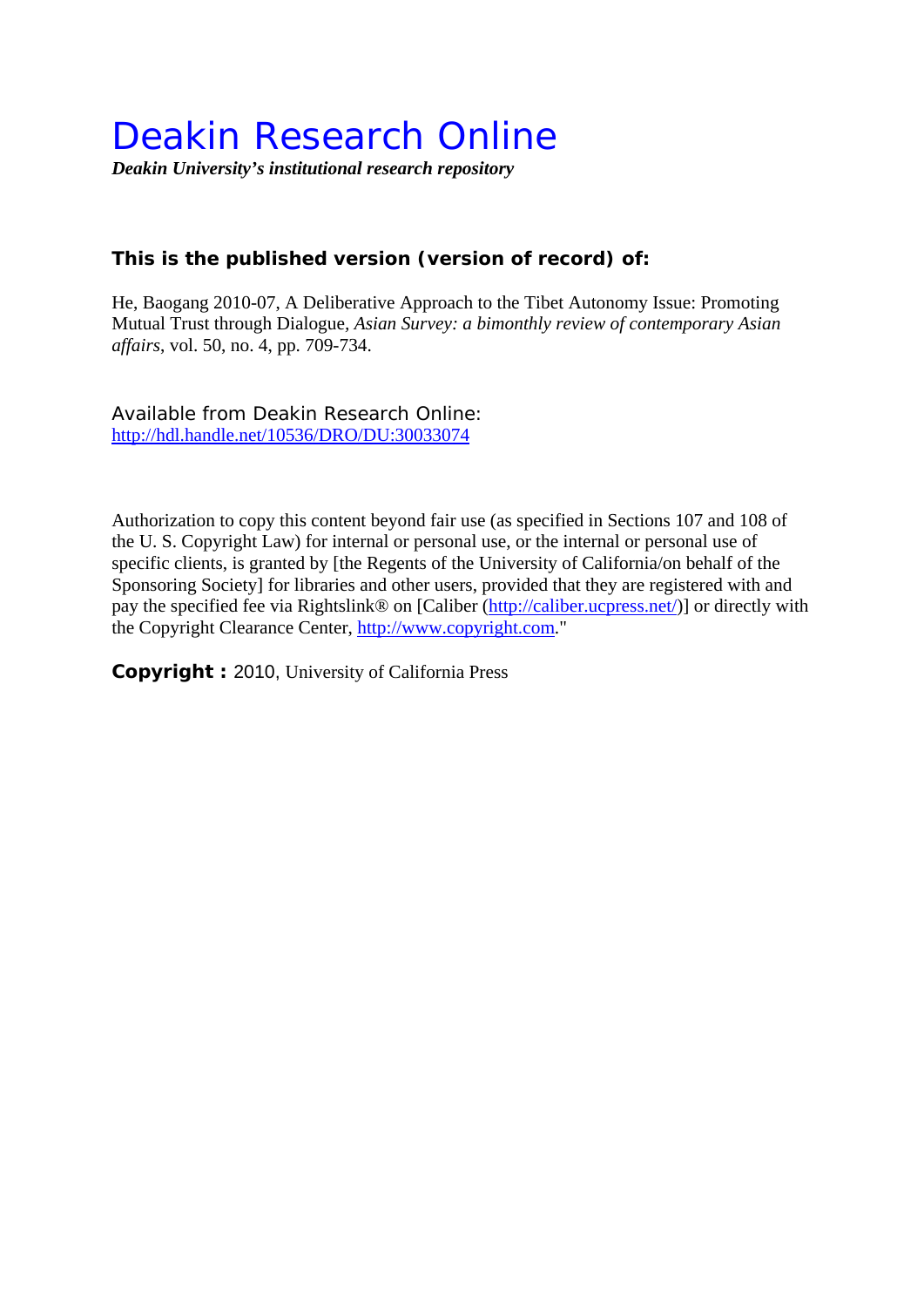

A Deliberative Approach to the Tibet Autonomy Issue: Promoting Mutual Trust through Dialogue Author(s): Baogang He Source: Asian Survey, Vol. 50, No. 4 (July/August 2010), pp. 709-734 Published by: [University of California Press](http://www.jstor.org/action/showPublisher?publisherCode=ucal) Stable URL: [http://www.jstor.org/stable/10.1525/as.2010.50.4.709](http://www.jstor.org/stable/10.1525/as.2010.50.4.709?origin=JSTOR-pdf) . Accessed: 01/03/2011 19:48

Your use of the JSTOR archive indicates your acceptance of JSTOR's Terms and Conditions of Use, available at <http://www.jstor.org/page/info/about/policies/terms.jsp>. JSTOR's Terms and Conditions of Use provides, in part, that unless you have obtained prior permission, you may not download an entire issue of a journal or multiple copies of articles, and you may use content in the JSTOR archive only for your personal, non-commercial use.

Please contact the publisher regarding any further use of this work. Publisher contact information may be obtained at [http://www.jstor.org/action/showPublisher?publisherCode=ucal.](http://www.jstor.org/action/showPublisher?publisherCode=ucal)

Each copy of any part of a JSTOR transmission must contain the same copyright notice that appears on the screen or printed page of such transmission.

JSTOR is a not-for-profit service that helps scholars, researchers, and students discover, use, and build upon a wide range of content in a trusted digital archive. We use information technology and tools to increase productivity and facilitate new forms of scholarship. For more information about JSTOR, please contact support@jstor.org.



*University of California Press* is collaborating with JSTOR to digitize, preserve and extend access to *Asian Survey.*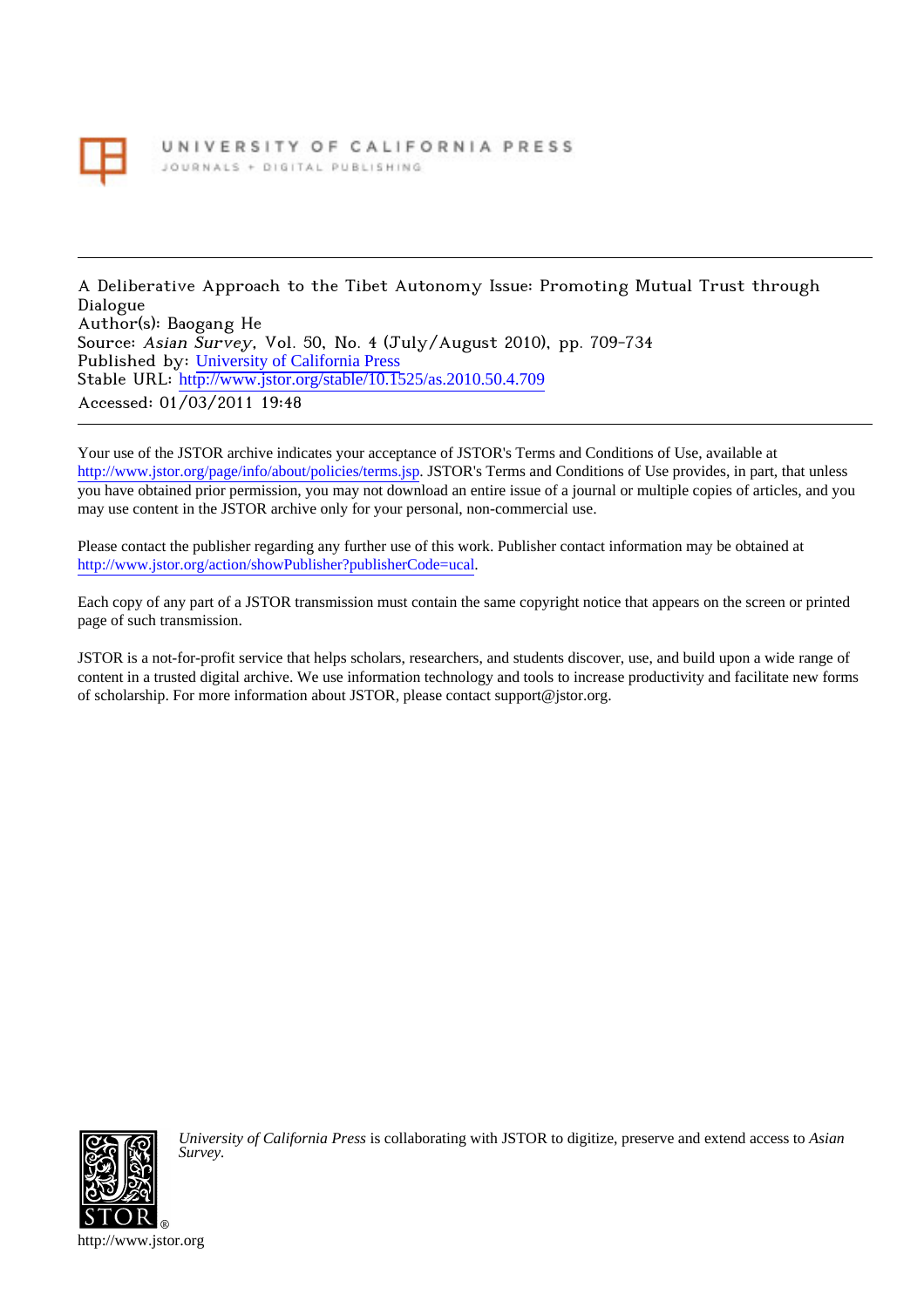# **BAOGANG HE**

# **A Deliberative Approach to the Tibet Autonomy Issue**

*Promoting Mutual Trust through Dialogue*

# **ABSTRACT**

This paper reviews and compares three deliberative approaches to conflict, and applies the deliberative approach to the Tibet issue. It examines the case of a deliberative workshop, its achievements and limits. Deliberative dialogue appears to have improved knowledge and mutual understanding, enhanced mutual trust and deliberative capacities, and produced moderating effects.

**KEYWORDS:** deliberative democracy, deliberative approach, dialogue, conflict resolution, Tibet issue

THE THEORY AND PRACTICE of deliberative democracy was first developed in Western societies in the political science disciplines in the 1990s.<sup>1</sup> In the past decade, it spread to Asia and even to China.2 Deliberative democracy prioritizes reasoned argument and discussion in which "interests" are recognized but do not dominate. The cogency and force of argument should prevail over political power. Communications work to ensure that arguments and statements are factually true, normatively right, and expressively sincere.<sup>3</sup>

Baogang He is chair of the International Studies Department at Deakin University, Melbourne, Victoria, Australia. Recently, he has made a ground-breaking study of deliberative politics in China. The author would like to thank John Dryzek and Colin Mackerras for their valuable comments; Eilidh St. John, Ned Dobos, Shupin Mei, and Wei Su for their assistance; the Australian Research Council (ARC) for grants (DP0666271 and DP0986641); and the anonymous reviewers for their critical comments and suggestions. Email: <br/>baogang.he@deakin.edu.au>.

<sup>1.</sup> See Joshua Cohen, "Deliberative Democracy and Democratic Legitimacy," in *The Good Polity*, eds. Alan Hamlin and Philip Pettit (Oxford: Blackwell, 1989), pp. 17–34; John Dryzek, *Deliberative Democracy and Beyond: Liberals, Critics, Contestations* (Oxford: Oxford University Press, 2000); Jon Elster, ed., *Deliberative Democracy* (Cambridge: Cambridge University Press, 1998).

<sup>2.</sup> Ethan Leib and Baogang He, eds., *The Search for Deliberative Democracy in China* (New York: Palgrave, 2006).

<sup>3.</sup> Jürgen Habermas, *Between Facts and Norms: Contributions to a Discourse Theory of Law and Democracy* (Cambridge: Polity Press, 1996)*.*

*Asian Survey,* Vol. 50, Number 4, pp. 709–734. ISSN 0004-4687, electronic ISSN 1533-838X. © 2010 by the Regents of the University of California. All rights reserved. Please direct all requests for permission to photocopy or reproduce article content through the University of California Press's Rights and Permissions website, http://www.ucpressjournals.com/reprintInfo.asp. DOI: AS.2010.50.4.709.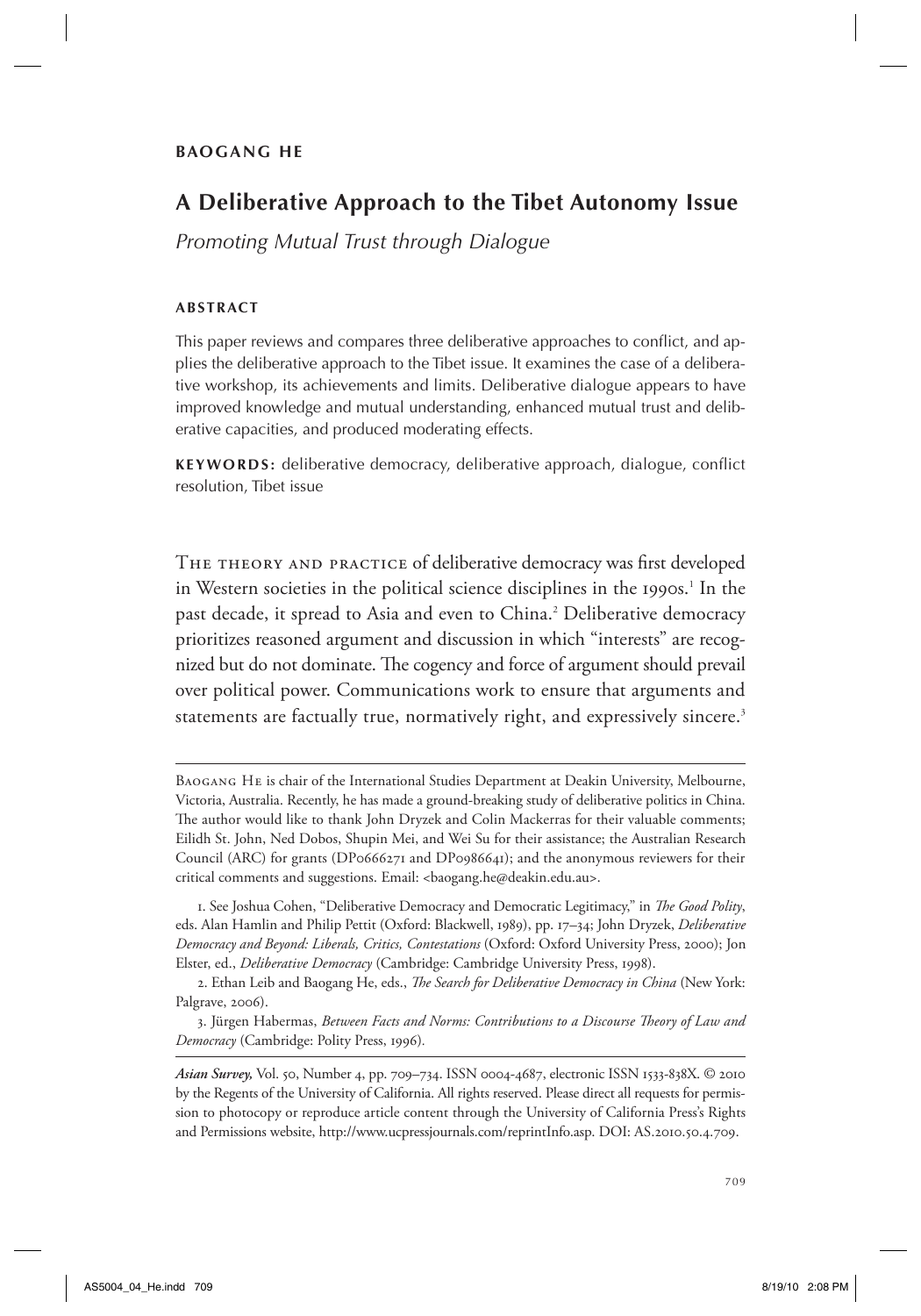Deliberation examines the merit of an argument and evidence at a reflective and rational level, leading to changes in opinion and policy attitude. Deliberation requires that reason and truth predominate, and emotion, bias, and social prejudice must give way to reason and substantive argument. The deliberative capacity can be measured by the existence and development of diverse views, the willingness to change one's view, and the respect for reason and the production of the best argument.

Deliberative democratic theorists also stress the capacity, right, and opportunity of ordinary citizens to participate in public deliberation. The developed and varied forums of public deliberation include citizen juries, focus groups, consensus conferences, deliberative polling, and town meetings.4

The deliberative approach to national identity conflicts has been introduced and examined by O'Flynn, Dryzek, Fishkin, and others, as will be discussed later. It has been seen as an effective means of enhancing mutual understanding and trust, and building friendship between and across ethnic groups.5 Scholars differ, however, in their evaluation of the effects of deliberation. Cass Sunstein, for example, argues that deliberation will lead to polarization.6 Others doubt the value of deliberative democracy in conflict situations, and some even claim that deliberation can contain a bias against minorities and women, although there is actually little evidence of this.<sup>7</sup>

Although the deliberative approach is currently favored in conflict resolution studies, it is completely foreign to many scholars and no doubt will be regarded by some with intense suspicion. Nevertheless, the deliberative approach has been applied to the national identity conflict issue in China in recent years.<sup>8</sup> The application is innovative in that it attempts to change the Chinese political culture by developing the deliberative forum in a civil society context.<sup>9</sup>

4. Archon Fung and Erik Olin Wright, *Deepening Democracy: Institutional Innovations in Empowered Participatory Governance* (London: Verso, 2003).

5. James Fishkin, *When the People Speak: Deliberative Democracy and Public Consultation* (Oxford: Oxford University Press, 2009), ch. 6.

6. See Cass R. Sunstein, "Deliberative Trouble? Why Groups Go to Extremes," *Yale Law Journal*  110:1 (October 2000), pp. 71–119; and idem, "The Law of Group Polarization," in *Debating Deliberative Democracy*, eds. James S. Fishkin and Peter Laslett (Oxford: Blackwell, 2003).

7. David Miller, "Is Deliberative Democracy Unfair to Disadvantaged Groups?" in Maurizio Passerin d'Entrèves, ed., *Democracy as Public Deliberation* (New Brunswick: Transaction Publishers, 2006), pp. 201–25.

8. See Baogang He, *Deliberative Democracy: Theory, Method, and Practice* (Beijing: China's Social Science Publishers, 2008), ch. 4, on the deliberative democracy and national identity question.

9. Baogang He, "Transnational Civil Society and the National Identity Question in East Asia," *Global Governance: A Review of Multilateralism and International Organizations* 10:2 (May 2004), pp. 227–46; Leib and He, *The Search for Deliberative Democracy,* chs. 1, 4, 6.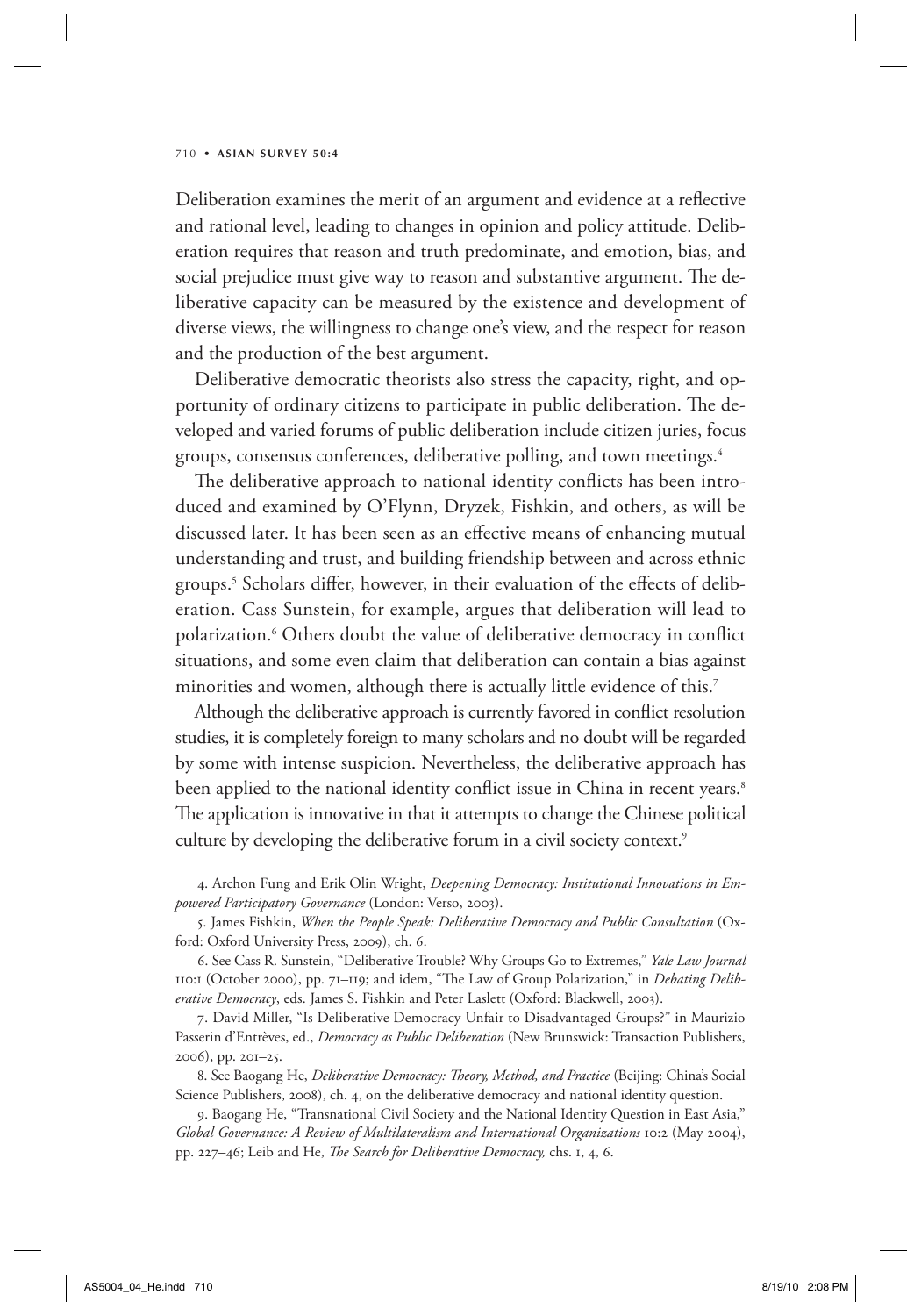In collaboration with Alex Butler and Simon Bradshaw, Baogang He organized a three day deliberative workshop in late November 2008 in Melbourne, Australia. This was a pilot deliberative forum on the Tibetan autonomy question, Sino-Tibet relations, and the disputed history of Tibet. The academic aims of the workshop were to test whether deliberation promotes mutual understanding, leads to value change, polarizes the participants, or produces moderating effects. Its practical purposes were to promote greater mutual understanding and tolerance between ethnic-Chinese and Tibetan groups, and to enhance the deliberative capacities of both ethnic-Chinese and Tibetan students.

The deliberative workshop had mixed results. The recruitment of participants was difficult and therefore disappointing, and the value question remains unchanged. The small sample size in this study means that the results are best considered as indicative and may therefore act as pointers for further confirmatory work. Nevertheless, the experiment validated two claims. First, a *citizen-initiated* deliberative forum moves away from, and is more effective than, those of state institutions in terms of creating a public space, challenging narrow official lines of thinking, and moderately changing people's opinions. Second, a deliberative forum is able to reduce the level of mutual distrust and build up mutual understanding and trust despite its inherent limits.

This paper examines the achievement and limits of this innovative deliberation. The structure of the paper is as follows. It first introduces and reviews the various deliberative approaches to conflict. Then it examines the reasons and background for applying the deliberative approach to the Tibet issue, followed by a discussion of the design of a deliberative forum on the Tibet autonomy question. The results of the deliberative forum are examined in detail in the last two sections.

## **DELIBERATIVE APPROACHES TO CONFLICTS**

The deliberative approach can be seen as a form of Interactive Conflict Resolution (ICR). ICR involves problem-solving discussions between unofficial representatives of groups or states engaged in protracted violent conflict. The objective is to re-humanize the enemy, foster positive attitudes, and create agreement on the source and nature of the conflict.<sup>10</sup> Fisher explains that

<sup>10.</sup> Ronald J. Fisher, "Interactive Conflict Resolution," in I. William Zartman, ed., *Peacemaking in International Conflict: Methods and Techniques* (Washington, D.C.: United States Institute of Peace, 2007), p. 227.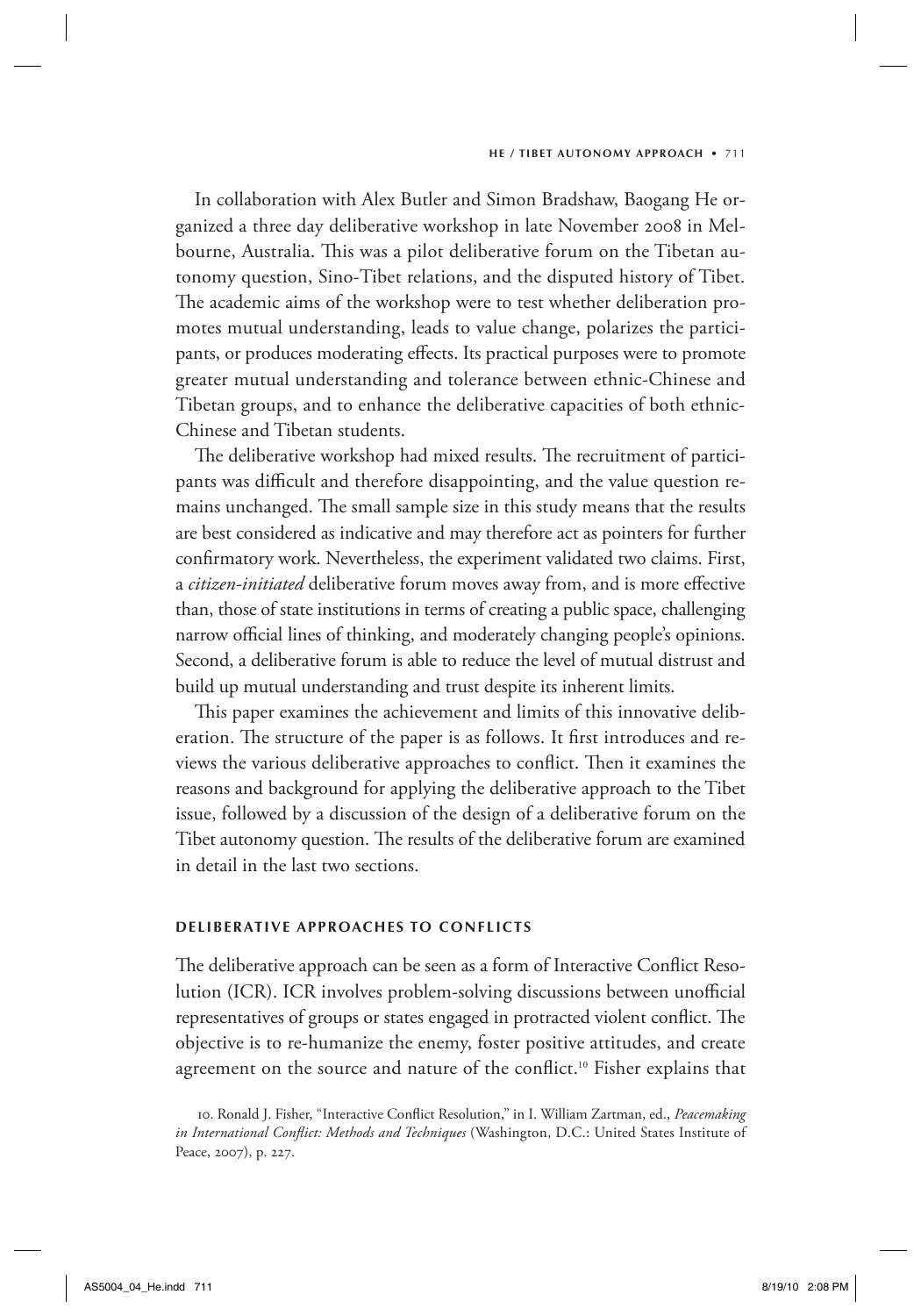"the rationale is to provide an informal, low risk, noncommittal, and neutral forum in which unofficial representatives of the parties may engage in exploratory analysis and creative problem solving, free from the usual constraints of official policy and public scrutiny."<sup>11</sup>

ICR might include highly influential representatives from the conflicting groups, ordinary members, and also representatives of the diaspora communities.12 In some cases, the aim of ICR is primarily educational: to provide insights and change perceptions. But in other cases, the aim is to transfer the solutions suggested in the informal interactions to official decision-making bodies via the influential participants. ICR workshops can also indirectly contribute to an official solution by "legitimizing problem-solving interactions between adversaries and the accumulation of public opinion supporting negotiation."13 Furthermore, "grassroots reconciliatory dialogue across adversarial lines can . . . help counteract the influence of pressure groups working to block conciliatory policies."<sup>14</sup>

The deliberative approach can be further broken down into the following three models: two normative principles, discourse in the public sphere, and the designed forums, detailed below. These are simply the models that can be derived from the available literature and should by no means be treated as exhaustive.

# **Two Normative Principles**

Following John Stuart Mill, Ian O'Flynn is adamant that a stable democracy cannot exist without a sense of common identity. He builds his argument around two key norms of deliberative democracy: reciprocity and publicity. The requirement of reciprocity states that, in seeking to justify proposals, citizens must appeal to reasons that *all* parties to the discussion can appreciate, not to reasons reducible to the interests of one ethnic group. By publicity, O'Flynn means that the process by which representatives arrive at decisions should be open and transparent. He claims that a proper respect for these norms can help the citizens of divided societies develop and sustain a stronger sense of common identity, without discarding their ethnic affiliations.<sup>15</sup>

<sup>11.</sup> Ibid., pp. 229–30.

<sup>12.</sup> Ibid.*,* p. 242.

<sup>13.</sup> Ibid., p. 261.

<sup>14.</sup> Ibid., p. 243.

<sup>15.</sup> Ian O'Flynn, *Deliberative Democracy and Divided Societies* (Edinburgh: Edinburgh University Press, 2006).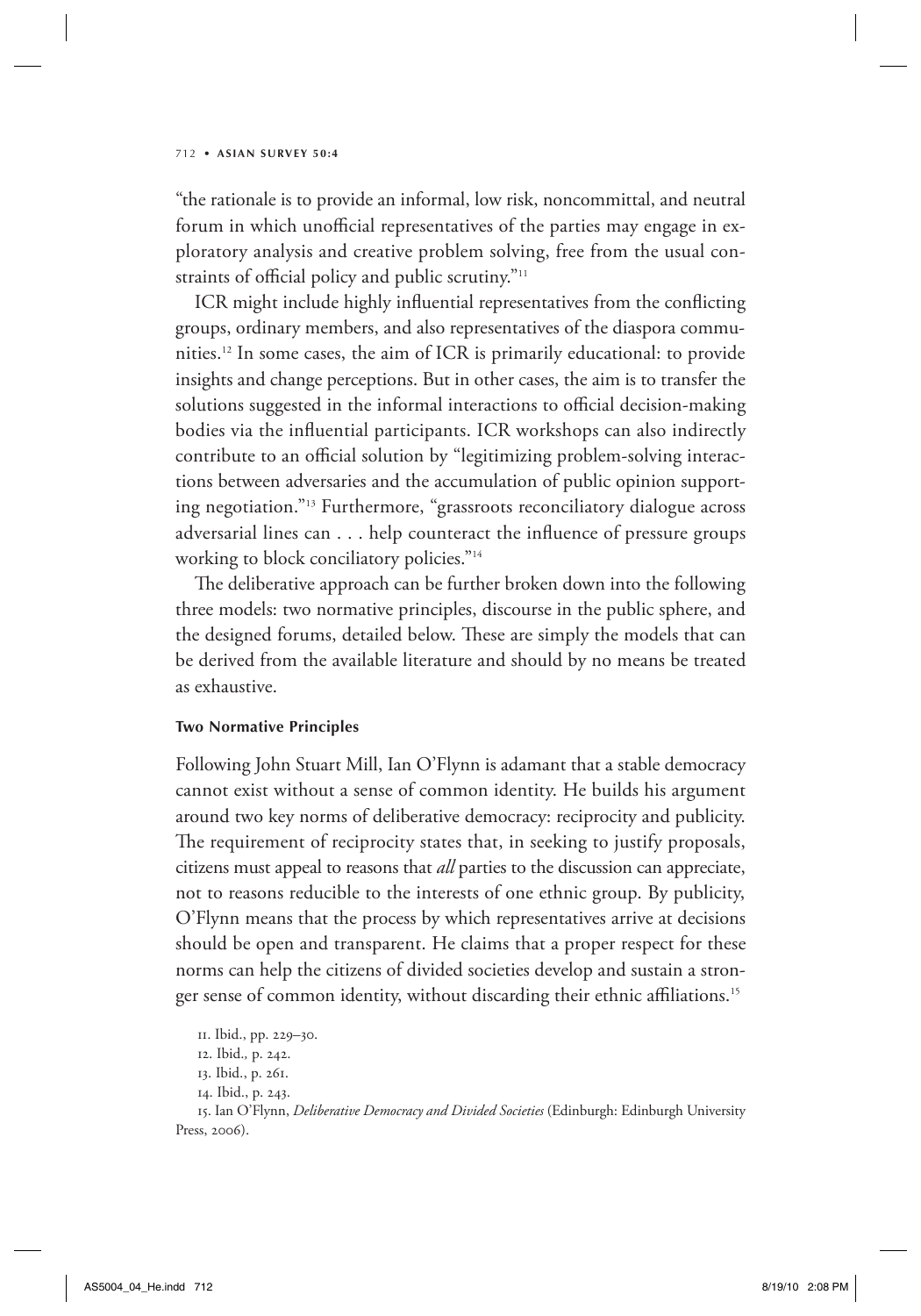O'Flynn also stresses the importance of fostering a strong civil society in which individuals can engage each other in non-ethnic terms, and which allows space for the emergence of identities that cut across ethnic lines. It is essential to allow alternative forms of political engagement and expression, or reasoned political argument. A common objection to the deliberative model of democracy is that those without a sophisticated political vocabulary are at an inherent disadvantage. They are unlikely to prevail over their more articulate counterparts, no matter the strength of their case. This deficiency can be partly addressed, says O'Flynn, by allowing narratives and personal stories to be included in deliberations.<sup>16</sup>

#### **Discourse in the Public Sphere**

The public sphere, the conditionality of sovereignty, and the transnationalization of political discourse feature prominently in John S. Dryzek's version of deliberative democracy in divided societies.17 Dryzek argues that contending discourses (sets of concepts, categories, and ideas that provide ways of understanding the world) underlie many of the world's conflicts. These discourses can, however, open the way to greater dialogue across state boundaries and between opposing factions in societies divided by ethnicity, nationality, or religion. The argument is that engagement among discourses that is not geared toward building sovereign authority or making political decisions can help to resolve many of the most intractable conflicts.

Dryzek's aim is to determine how deliberative procedures can yield results on contentious issues where the fundamental values and beliefs that participants bring to the table are diametrically opposed or contradictory. Dryzek offers a number of recommendations for deliberative democracy in divided societies.

Firstly, deliberation should be focused not on values or ideals but on specific *needs—*such as the need for education or for adequate sustenance. Since such needs can be appreciated by all parties to the deliberation, focusing the discussion on them will make divisions seem less intractable. Secondly, there should be periods of "small talk" that are not geared toward resolving any

<sup>16.</sup> A lot of work on this issue has been done by feminist theorists who argue that the exclusion of "anecdotal" argument from academic discourse has been a way of excluding women's experience. See Kate Millett, *Sexual Politics: A Manifesto for Revolution* (Urbana: University of Illinois Press, 2000).

<sup>17.</sup> John S. Dryzek, *Deliberative Global Politics* (Cambridge: Polity Press, 2006), pp. 154–57.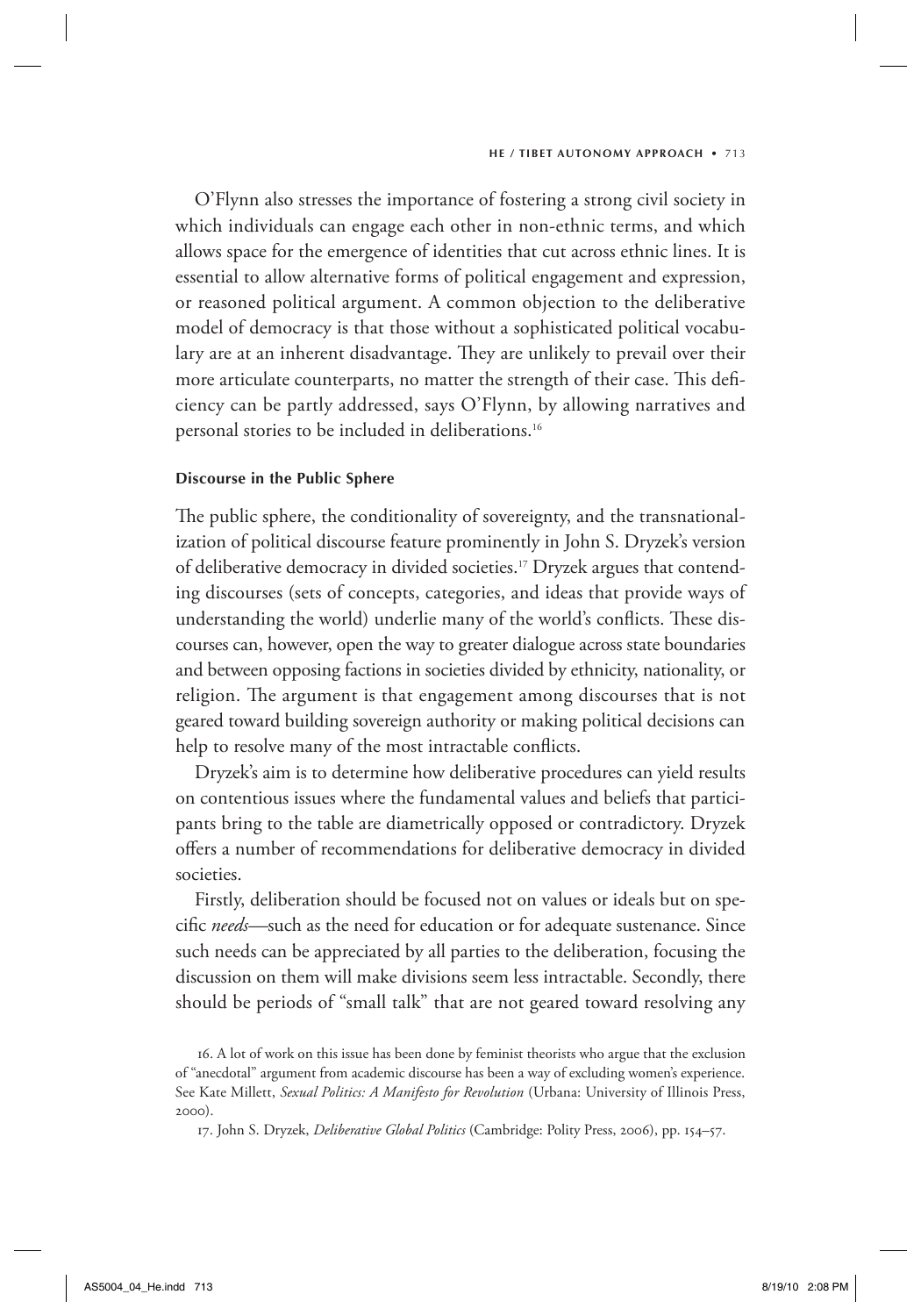issues at all. Dryzek makes this recommendation on the basis of research showing that periods of "irrelevant discussion" can help to foster subsequent cooperative behavior.

Third, Dryzek argues that deliberation should not necessarily occur primarily within the existing institutions of the nation state, and should not be directly connected to political decisions, especially not those regarding sovereign authority. Dryzek maintains that people involved in deliberative procedures are unlikely to change their minds or to admit that they have changed their minds, where the deliberation is intended to produce a political decision—particularly one that has some bearing on who controls the state and its resources. The "deadly contest for sovereignty" inhibits people from opposing factions from making concessions. Furthermore, individuals are typically reluctant to admit that they have changed their minds "under the gaze of both opponents and those with a shared identity." Personal pride and credibility play an important role here.

For these reasons, Dryzek recommends that deliberations should occur within an "informal communicative realm" that takes place over time, such as a public network, deliberative poll, or policy dialogue. This would afford participants the opportunity to admit having been persuaded by the other side. If the deliberations are not directly linked to political decisions, the contest for power is less likely to prevent people from openly changing their minds.

# **Designed Forums**

James Fishkin and his colleagues have developed an experimental study on the effectiveness of grassroots deliberation in managing and de-escalating identity conflicts. In 2007, Fishkin organized a "deliberative poll" in Omagh, Northern Ireland. One hundred and twenty-seven Protestants and Catholics were asked to answer a series of questions relating to children's education policy in the region. After the poll, the participants were invited to deliberate in small-group discussions and plenary sessions. The original questionnaire was then put before the participants once more. The results indicated that the perceptions of the participants changed significantly in the course of the dialogue. The proportion of Catholics who believed Protestants were "open to reason" increased from 36% to 52%, while the proportion of Protestants believing that Catholics were "open to reason" increased from 40% to 56%. There was also a dramatic increase in the proportion of each community that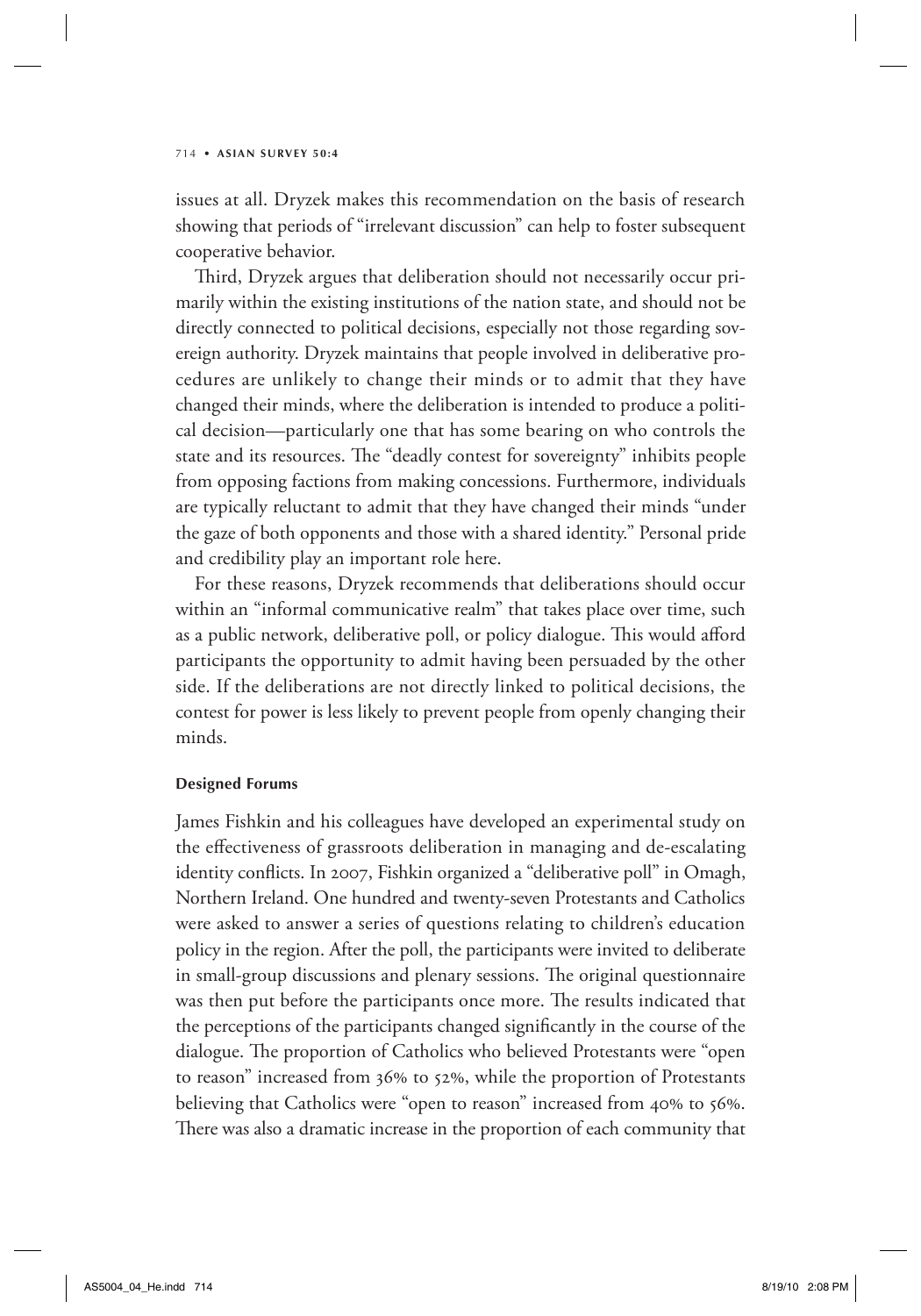viewed the other as "trustworthy." For Catholics, the proportion rose from 50% to 62%, and for Protestants it rose from 50% to 60%. The experiment suggests that citizens are open to rational discussion and willing to change their opinions, and that deliberation can enhance mutual trust in divided societies.<sup>18</sup>

# **Comparing Three Approaches**

O'Flynn's model is characterized by its emphasis on principles of reciprocity and publicity. For O'Flynn, deliberations should take place between elite representatives as well as ordinary citizens. The aims of deliberation should engage major political issues, create an overarching civic identity, and resolve seemingly intractable political problems. Dryzek, by contrast, situates deliberation entirely in the public sphere, and insists that deliberation should be "semi-detached" from the state, focusing on specific needs, not issues of sovereignty and constitutional essentials. The aim is to create shared discourses in divided societies. The designed forums developed by Fishkin similarly sees deliberation taking place at the grassroots level, but in a controlled setting where all the relevant information for decision-making is provided and there is input from experts and facilitators. One would think that to have any noticeable impact, such experiments would need to be replicated on a large scale.

The three models offer different accounts of how deliberation is supposed to confer legitimacy upon the solutions. For O'Flynn, legitimacy is achieved by the satisfaction of reciprocity and publicity. These principles ensure that the solutions reached take account of the interests of all involved and treat persons as equals. According to Dryzek, a resolution is legitimate if it can be justified in terms of a shared discourse that has arisen through public-sphere deliberation, including a plurality of voices. Meanwhile, for Fishkin, a resolution is legitimate if it is reached by participants who have been given all of the relevant information and the opportunity to deliberate.

The three approaches aim at different but related outcomes. O'Flynn's model aims to treat all participants as equals and does not marginalize extremist elements. As a result, the outcome is more likely to be accepted by all involved, and the prospect of a backlash from extremist groups is minimized. For Dryzek, informal deliberation in the public sphere is supposed to

<sup>18.</sup> Fishkin, *When the People Speak.*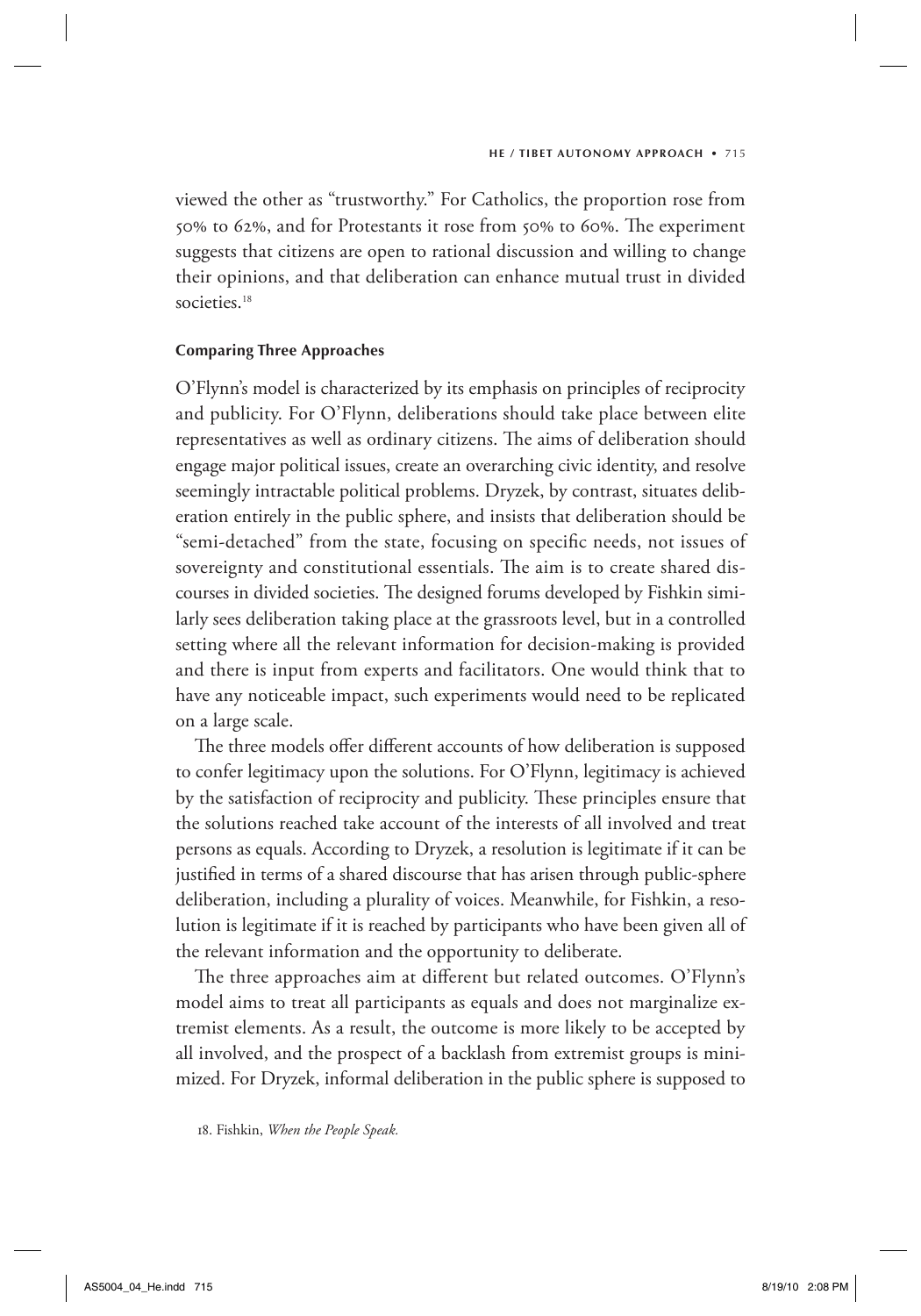create a new discourse. In the long term, this new discourse infiltrates the political sphere and influences official decision-making. For Fishkin, the aim of deliberation is to build tolerance and trust by breaking down stereotypes and negative attitudes, and to re-humanize the Other.

The three models differ in their methods of enhancing the deliberative capacities of citizens. Fishkin's approach seems to be strongest in this regard, insofar as participants in his experimental deliberative polls are provided with all of the relevant information and there is input from experts and facilitators. O'Flynn, by contrast, does not provide mechanisms for enhancing the deliberative capacities of citizens. Those citizens with limited deliberative capacities are simply encouraged to rely on narratives rather than on reasoned argument. Having said this, O'Flynn's publicity principle does ensure that citizens are given an insight into the reasoning employed by representatives in their decision-making. In a similar vein, Dryzek focuses on specific needs rather than issues of sovereignty and constitutional essentials; this arguably makes the deliberative process more accessible to ordinary citizens.

Regarding the degree of interaction required, O'Flynn stresses that within civil society, high levels of interaction are needed to create overarching civic identity. The interaction between civil society and the state is ensured via the principle of publicity. By contrast, Dryzek emphasizes extensive interaction within civil society but only a "loose" connection between the state and the public sphere, where the former is "semi-detached" from the latter. Fishkin limits deliberation to isolated experiments involving a relatively small sample of participants.

The empirical testability of the three approaches varies. It is difficult to see how O'Flynn's proposal might be tested for effectiveness. And in relation to Dryzek's model, determining whether a public discourse has changed the public consciousness and infiltrated the political realm is no easy feat. Only Fishkin's approach seems to be empirically testable: the impact of deliberation is rigidly tested through pre- and post-deliberation polling, and the results are quantifiable.

The effectiveness of the three deliberative models is subject to interpretation. According to Dryzek, the Canadian experience demonstrates that when deliberation is focused on sovereignty and the Constitution, the likely outcome is "deadlock, frustration, and failure."19 But public-sphere informal

<sup>19.</sup> Dryzek, "Deliberative Democracy in Divided Societies: Alternatives to Agonism and Analgesia," *Political Theory* 33:2 (April 2005), p. 235.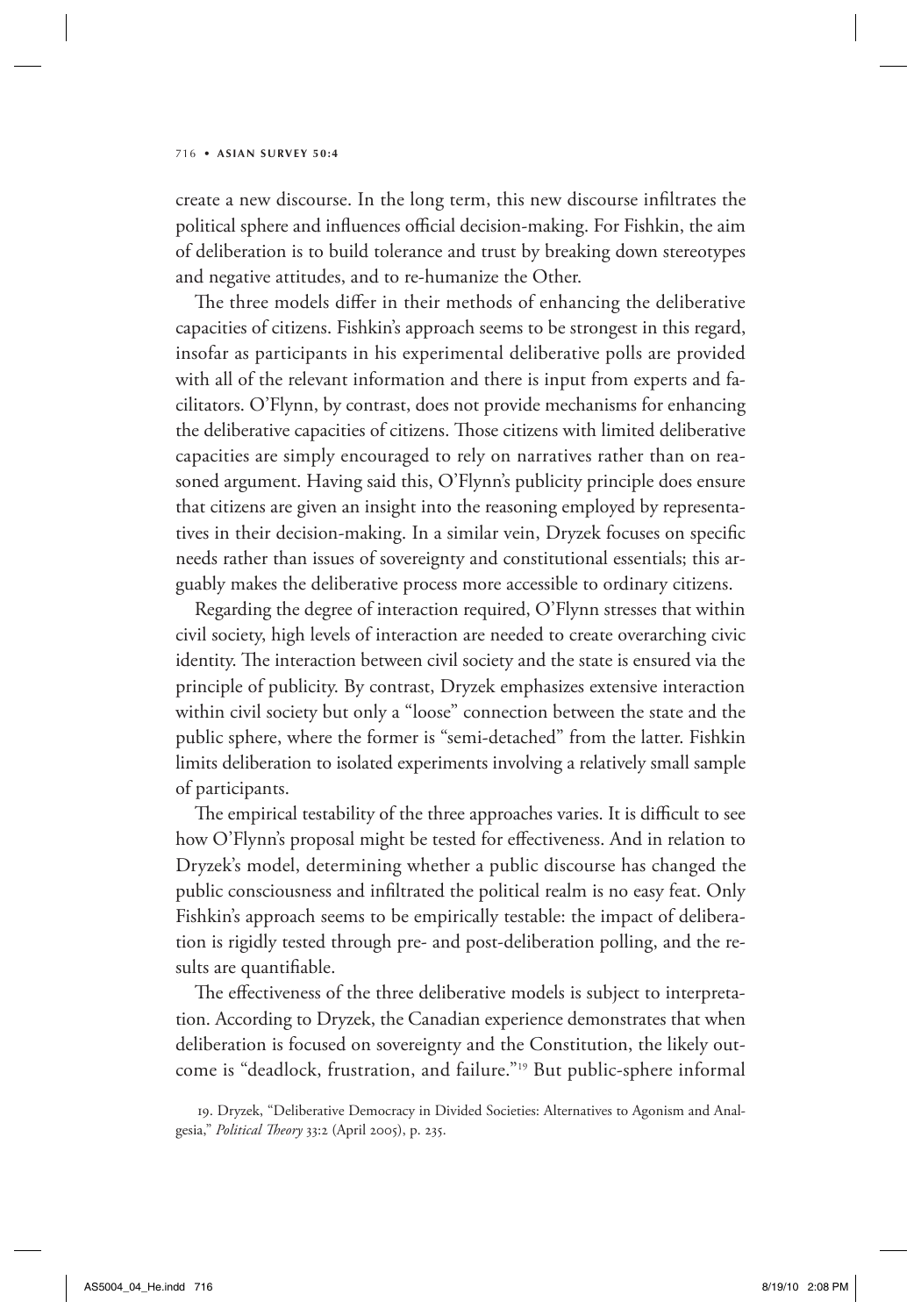deliberation has helped make Canada "such a generally successful society."20 Alain Noel, however, points out that the "deepening of democracy" in Canada—the greater inclusion of the masses in the political process—has led to an impasse. Ajzenstat and Cook further argue that public participation has worsened the divisions in Canadian society.<sup>21</sup>

Take another example: Northern Ireland. Dryzek lists the case of Northern Ireland in the 1990s among his "three kinds of failure."22 He says that the relationship between the public and political sphere is too "tight." Those involved in the public deliberation had close links to the political leadership on both sides. Deliberation thus tended to degenerate into a "contest over sovereign authority." By contrast, Sean Byrne seems to think that the public deliberation in Northern Ireland has been quite successful. The interactions among local historical societies and churches/clergymen have created forums for joint problem solving in and between local neighborhoods.<sup>23</sup>

#### **WHY PROPOSE A DELIBERATIVE APPROACH FOR THE TIBET ISSUE?**

#### **Push the Questions Farther**

The deliberative workshop on the Tibet issue built upon and extended the above studies to explore whether deliberation can deal with the problem of Tibetan autonomy. The workshop put Dryzek's proposal into practice. The participants were asked to critically reflect on the two competing official discourses on the Tibet issue, that of the Chinese government and that of the Tibetan government-in-exile (TGIE). Alternative views and approaches were to be explored. The workshop attempted to democratize the state's discourses on the Tibet issue and to create a considered public sphere in which ethnic Chinese and Tibetans could engage in rational discussion.

O'Flynn's two principles of publicity and reciprocity are purely theoretical and need to be put into practice. The workshop was intended to involve real people in the real world, allowing them to engage in real dialogue. Fishkin's experimental study was limited in that it dealt with easy issues like education

<sup>20.</sup> Ibid., pp. 235–36.

<sup>21.</sup> Janet Ajzenstat and Curtis Cook, "Constitution Making and the Myth of the People," in *Constitutional Predicament: Canada after the Referendum of 1992,* ed. Curtis Cook (Montreal: McGill-Queen's University Press, 1994), pp. 112–26.

<sup>22.</sup> Dryzek, "Deliberative Democracy in Divided Societies," p. 237.

<sup>23.</sup> Sean Byrne, "Consociational and Civic Society Approaches to Peacebuilding in Northern Ireland," *Journal of Peace Research* 38:3 (May 2001), p. 339.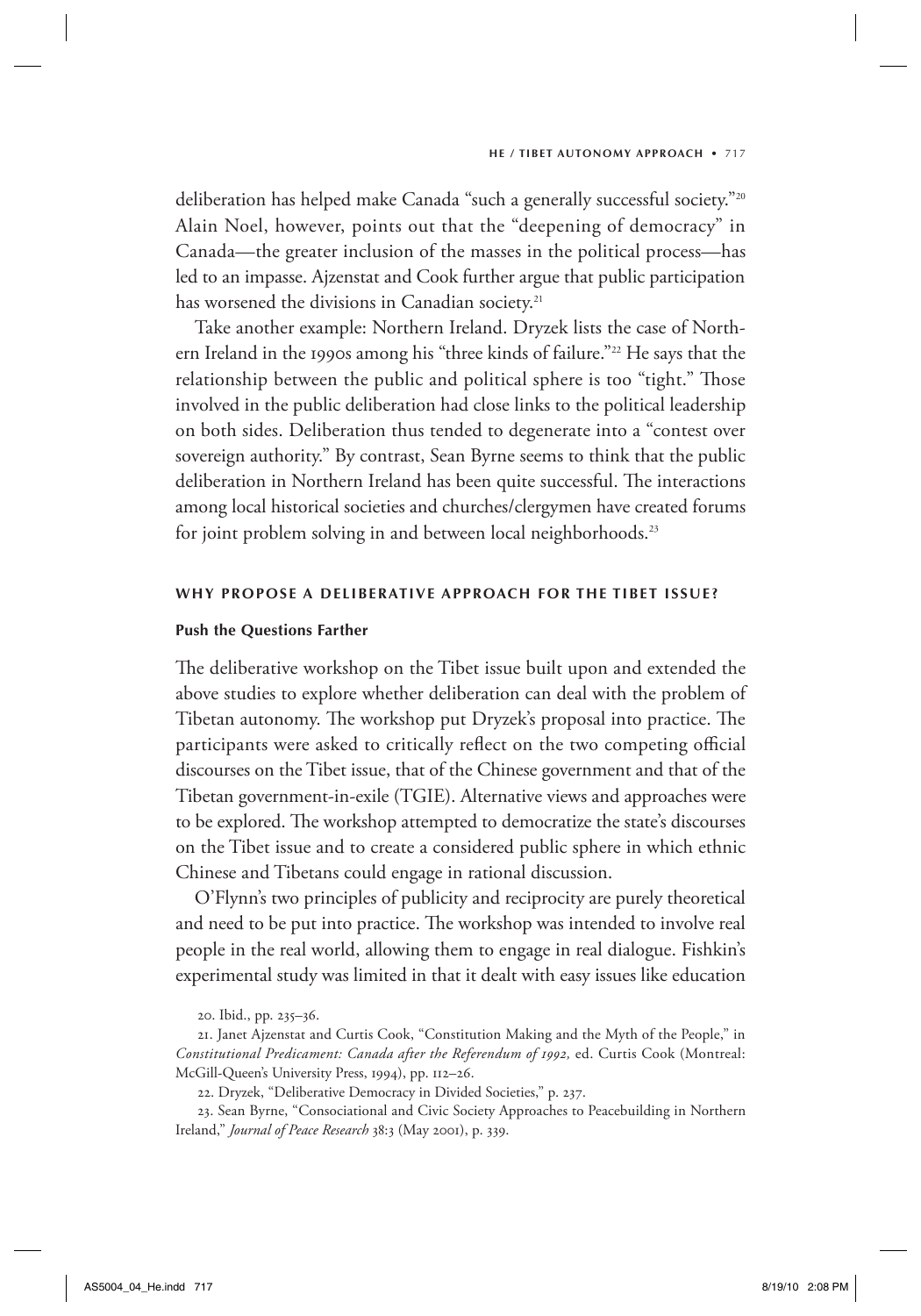policy. One could argue that when it comes to the most difficult issues like autonomy, deliberation alone cannot solve the problem. Our deliberative workshop put this argument to the test. We focused on a number of tough political questions regarding the issue of Tibetan autonomy and examined whether deliberation enhances mutual understanding and trust. Would the participants change their value position in the course of deliberative process? Would reason prevail, and if so, how?

# **Search for an Alternative to Overcome the Current Stalemate**

The Tibet issue has remained intractable for at least 50 years.<sup>24</sup> Several dialogues between representatives of the exiled Dalai Lama and the Chinese government in the past few years have produced no tangible results.25 The 2008 Tibetan protests against Chinese rule in the run-up to the Beijing Olympics,<sup>26</sup> and the counter-protests by Chinese students in major cities around the world, inflamed mistrust and suspicion between the Tibetan and ethnic Chinese communities. This discord tarnished China's credibility as a global power.<sup>27</sup> Over the next few years, increased radicalization in both Tibetan and ethnic Chinese communities is anticipated. This highlights the need for initiatives that would build up mutual understanding and trust at a grassroots level, as well as within the leaderships. Given how hard it is now to rebuild trust between the Chinese government and the TGIE, it is vital to promote mutual understanding and trust between the two communities of people through citizens' deliberation.

Policy-oriented studies on Tibet have been informed by two mainstream paradigms: realism and human rights discourse.28 The politics of Tibet has

24. Elliot Sperling, *The Tibet-China Conflict: History and Polemics* (Washington, D.C.: East-West Center, 2004); Barry Sautman and June Dreyer, eds., *Contemporary Tibet: Politics, Development, and Society in a Disputed Region* (Armonk, N. Y.: M. E. Sharpe, 2006).

25. D. S. Rajan, "Beijing and the Dalai Lama: Ice Melting?" South Asia Analysis Group, New Delhi, no. 1271 (February 28, 2005); "Talks Progressing, Says Tibet's PM-in-Exile," *The Nation* [Bangkok], March 14, 2005; Tashi Rabgey and Tseten Wangchuk Sharlho, "Sino-Tibetan Dialogue in the Post-Mao Era: Lessons and Prospects," *Policy Studies* 12 (Washington, D.C.: East West Center, 2004).

26. For a historical explanation of the Tibetan protests, see Tsering Shakya, "Tibetan Questions," *New Left Review* 51 (May-June 2008), p. 5.

27. Elizabeth C. Economy and Adam Segal, "China's Olympic Nightmare: What the Games Mean for Beijing's Future," *Foreign Affairs* 87:4 (July-August 2008), p. 47.

28. Of course, scholars employ other theoretical approaches found in feminism, sociology, and cultural studies. For example, Lauran R. Hartley, "On the Margins of Tibet: Cultural Survival on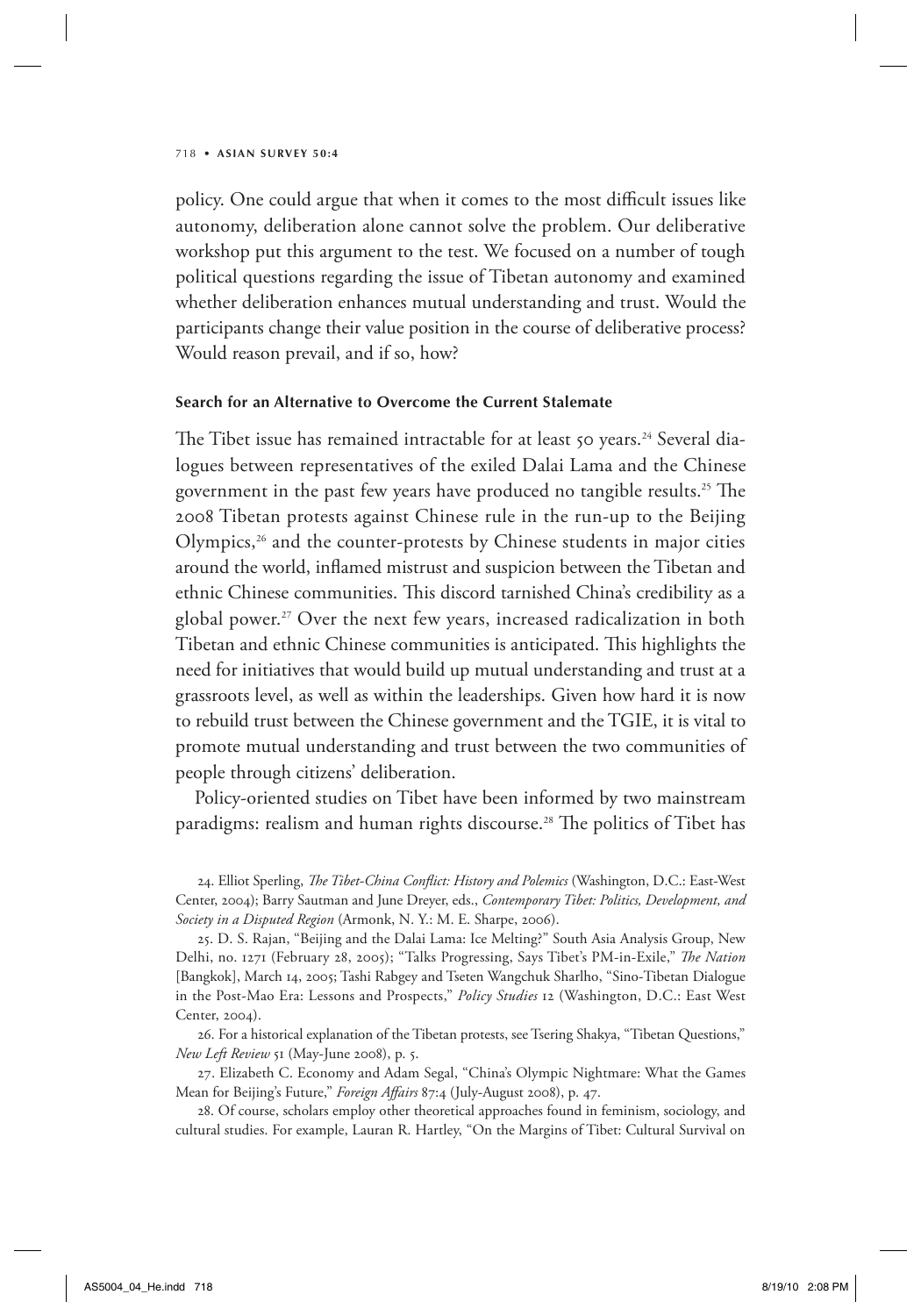been analyzed through an examination of the political relations among major powers.29 The Dalai Lama's policies and strategies have been adapted to shifting international power relations,<sup>30</sup> while Beijing's Tibet policy is certainly based on its constant assessment of and adjustment to great-power relations.31 Despite the recommendation by many that its officials should talk to the Dalai Lama directly,<sup>32</sup> Beijing has adopted an ever tougher policy. Its intention appears to be isolating and silencing the Dalai Lama completely: time is on Beijing's side as China rises and the Dalai Lama ages.

In recent years, Chinese authorities have acquired a stronger power base both politically and diplomatically in the Himalayan region.<sup>33</sup> Beijing's realist policy toward the Dalai Lama is best summarized by an official on the Nationalities Affairs Committee of the State Council: "*Qiangqi* (capture the moral high ground), *suozhu* (lock in), and *tuokua* (wear down)."34 This kind of realism leads to dirty politics, perpetuates the Tibet problem, leaves normative issues out, and fails to provide any moral ground for China's Tibet policy.

The discourse of human rights, however, is eager to engage normative issues and criticizes Chinese policies on Tibet from a moral high ground. In

30. For detailed controversial studies of the topic, see Baogang He and Barry Sautman, "The Politics of the Dalai Lama's New Initiative for Autonomy," *Pacific Affairs* 78:4 (Winter 2005–2006), pp. 601–29; and Laurence Brahm, "Conciliatory Dalai Lama Expounds on Winds of Change," *South China Morning Post* (SCMP), March 14, 2005, A4.

the Sino-Tibetan Frontier," *History of Religions* 48:1 (2008), pp. 77–79; Charlene E. Makley, "Gendered Boundaries in Motion: Space and Identity on the Sino-Tibetan Frontier," *American Ethnologist* 30:4 (November 2003), pp. 597–619; Ashild Kolas, "'Class' in Tibet: Creating Social Order before and during the Mao Era," *Identities––Global Studies in Culture and Power* 10:2 (April 2003), pp. 181–200.

<sup>29.</sup> See Bryan J. Cuevas and Kurtis R. Schaeffer, eds., *Power, Politics, and the Reinvention of Tradition: Tibet in the Seventeenth and Eighteenth Centuries*, vol. 3, Proceedings of the 10th Seminar of the International Association for Tibetan Studies, Oxford (2003); Melvyn C. Goldstein, "Tibet, China, and the United States: Reflections on the Tibet Question," Occasional Paper, Atlantic Council of the United States (April 1995); and Dibyesh Anand, "Strategic Hypocrisy: The British Imperial Scripting of Tibet's Geopolitical Identity," *Journal of Asian Studies* 68:1 (February 2009), pp. 227–52.

<sup>31.</sup> Dawa Norbu, *China's Tibet Policy* (New York: Routledge/Curzon, 2002).

<sup>32.</sup> Robert Thurman, *Why the Dalai Lama Matters: His Act of Truth as the Solution for China, Tibet, and the World* (New York: Atria Book, 2008); Orville Schell, "Chinese Puzzle––Why Won't Beijing Make Peace with the Dalai Lama?" *San Francisco Chronicle*, June 24, 2001; and John K. Knaus, "China's Opportunity to Resolve Tibet Issue," *Boston Globe*, December 8, 2003, p. A13.

<sup>33.</sup> Thierry Mathou, "Tibet and Its Neighbors––Moving toward a New Chinese Strategy in the Himalayan Region," *Asian Survey* 45:4 (July/August 2005), pp. 503–21.

<sup>34.</sup> Jing Huang, "The Tibet Issue: An Impasse or Entrapment?" paper presented at the Roundtable on the Tibet Issue, University of Hong Kong, July 29–30, 2009.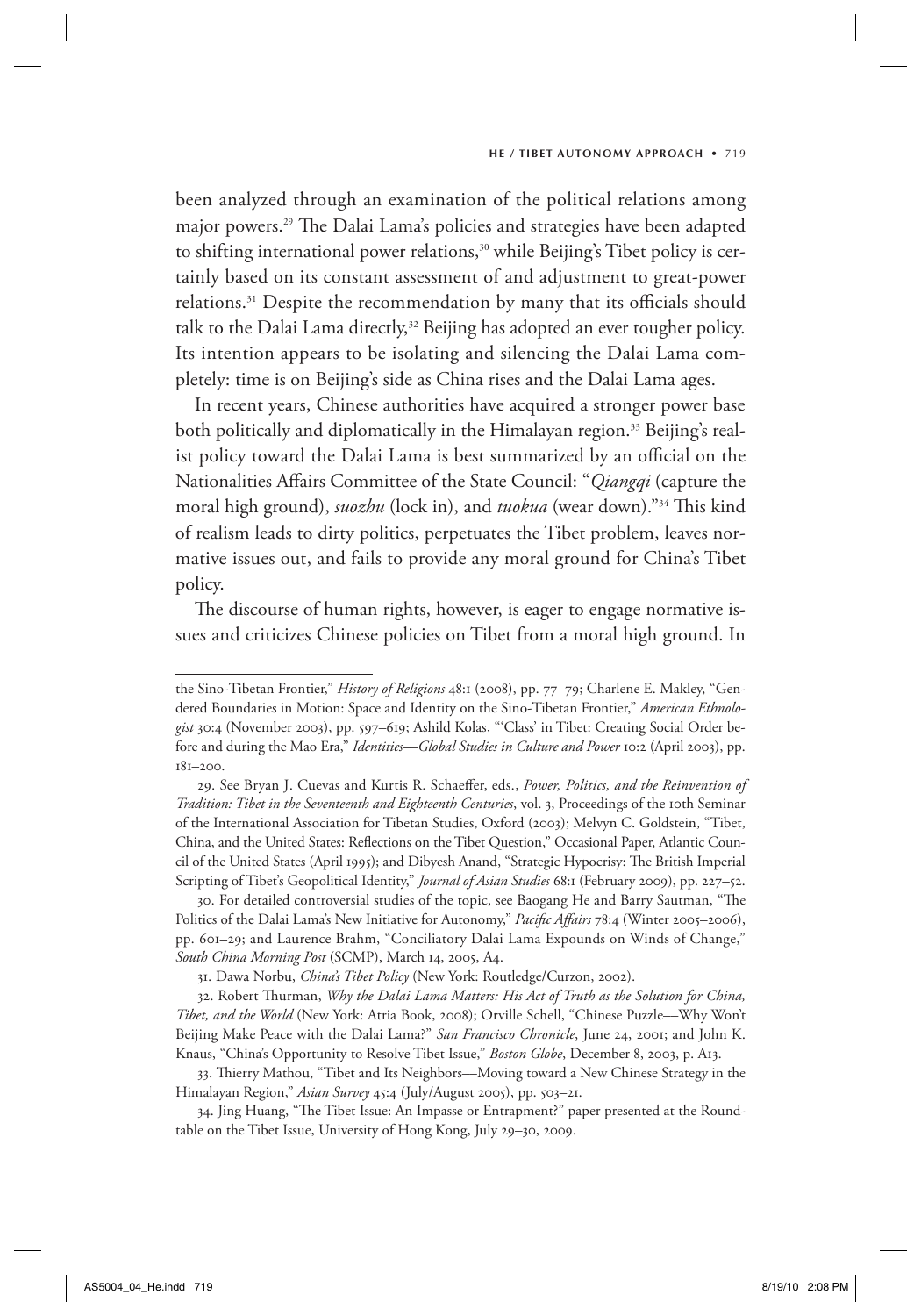1959, the U.S. counseled Tibetan exiles that they could get more political mileage by emphasizing human rights rather than sovereignty.<sup>35</sup> This had rather little impact at the time. Since 1987 the use of human rights language has been actively advocated and accepted by a number of international nongovernmental organizations (NGOs). Nowadays, discussion on the Tibet issue in the West is predominantly framed by human rights. Michael Davis, for example, drew on the new U.N. Declaration on the Rights of Indigenous Peoples in recommending a change in China's policy toward Tibet by establishing a more genuine system of autonomy there.<sup>36</sup> To argue that the source of the Tibet issue is a failure to protect human rights is a kind of normative thinking that transforms complex Tibetan issues into human rights issues. Often it plays up moral issues, overlooks the complexity of politics, and offers little in the way of realistic policy alternatives.<sup>37</sup>

Over the past decade, realism and human rights discourses have constituted two closed knowledge systems. Recycling its own ideas, each side has engendered paradigms, predetermining opinion and rationality. Although realism regards the human rights language as a disguised attempt to disrupt Chinese unity and order, human rights discourse dismisses Chinese realist thinking as an attempt to demand surrender to the authoritarianism of China. Both theories strengthen polarization, leaving little room to build up mutual trust. It is important to develop a deliberative forum to break down self-closed knowledge production systems and find a way out of the predicament.

# **Improving Current Dialogues through Social Science-based Public Deliberation**

A deliberative approach to minority rights issues in Xinjiang Province was called for by Justin J. Stein, who argues that "CCP [Chinese Communist Party] rhetoric regarding the unity and apparently utopian quality of interactions between various nationalities should be replaced by a more genuine

35. John B. Roberts, "The Secret War over Tibet," *American Spectator* 30:12 (1997), p. 34.

36. Michael Davis, "Establishing a Workable Autonomy in Tibet," *Human Rights Quarterly* 30:2 (2008), pp. 227–58; also see Tibetan Commission on Human Rights and Development (TCHRD), *Impoverishing Tibetans: China's Flawed Economic Policy in Tibet* (Dharamsala: TCHRD, 2000); Pierre Hassner, "Rights of Man, Nationalism, and Balances of Power: Chechnya, Kosovo, Tibet," *Espirit*, no. 5 (2008), pp. 24–28.

37. Also see Baogang He, "Minority Rights with Chinese Characteristics," in *Multiculturalism in Asia*, eds. Will Kymlicka and Baogang He (Oxford: Oxford University Press, 2005), pp. 56–79.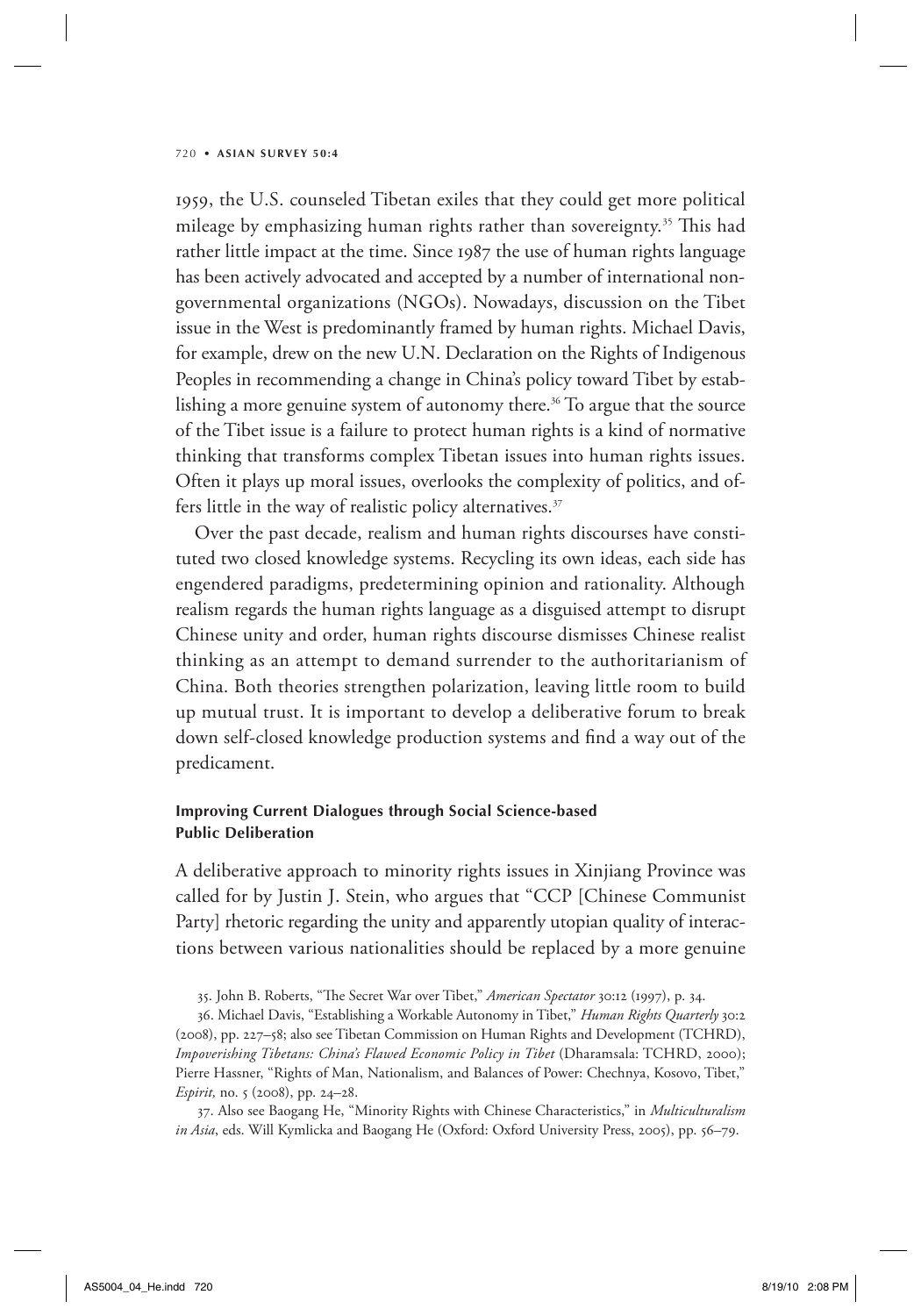discourse reflective of vying interests and preferences."38 In the past decade, the Dalai Lama himself has made a number of significant efforts to talk with Han Chinese scholars in the U.S. and beyond.<sup>39</sup> Even earlier, in 1988, Wu Jinghua, the former party secretary of the Tibet Autonomous Region (TAR), organized a series of "heart to heart" meetings with representatives of the major monasteries to hear their grievances. Wu paid a price, becoming dubbed a "Lama Secretary"40 and being removed from his position a few months later.

In 2009 and 2010, Beijing sent a number of official delegations to major international cities to host a series of talks on China's Tibet policy. (A quick online search for the term "Sino-Tibetan dialogue" on March 20, 2009, brought up a list of 24,700 items.) Such meetings could potentially reduce mutual distrust, explore new thinking and initiatives, and provide a basis for the development of a deliberative approach. Nevertheless, most of the dialogues ended in rhetorical stalemate.<sup>41</sup> Some were designed to promote and reinforce the fixed view of one side.<sup>42</sup> Others remained consultative and were oriented toward elites rather than citizens.

The limitations of elite dialogue give rise to a need for public deliberation in which critical intellectuals and scholars, ordinary citizens, and students can consider and perhaps change their views and follow reason-based argument. Elsewhere, I have examined the extent to which some dialogues are deliberative.43 Here, I stress that dialogue can and should be made deliberative through well-designed public discussion, as developed below.

## **DESIGN AND SAMPLING OF THE DELIBERATIVE EXPERIMENT**

A public deliberation that meets the requirements of deliberative democracy must be well designed to ensure that it fulfills the principles of representation, openness, transparency, equality, and fairness.

38. Justin J. Stein, "Taking the Deliberative Turn in China: International Law, Minority Rights, and the Case of Xinjiang," *Journal of Public and International Affairs* 14 (2003).

39. Zhang Weiguo, ed., *Icebreaking: Dialogue with the Dalai Lama* (Washington, D.C.: Foundation for China in the 21st Century, 1999).

40. S. K Bahl, "China's Failure in Tibet: Pulls and Pressures in Domestic Politics," *China Report* 25:3 (1989), p. 286.

41. Rabgey and Sharlho, "Sino-Tibetan Dialogue."

42. This is the personal experience of this author from several workshops and conferences.

43. Baogang He and David Hundt, "A Deliberative Approach to Northeast Asia's Contested History," paper presented at the American Political Science Association Meeting, Boston, Mass., 2008.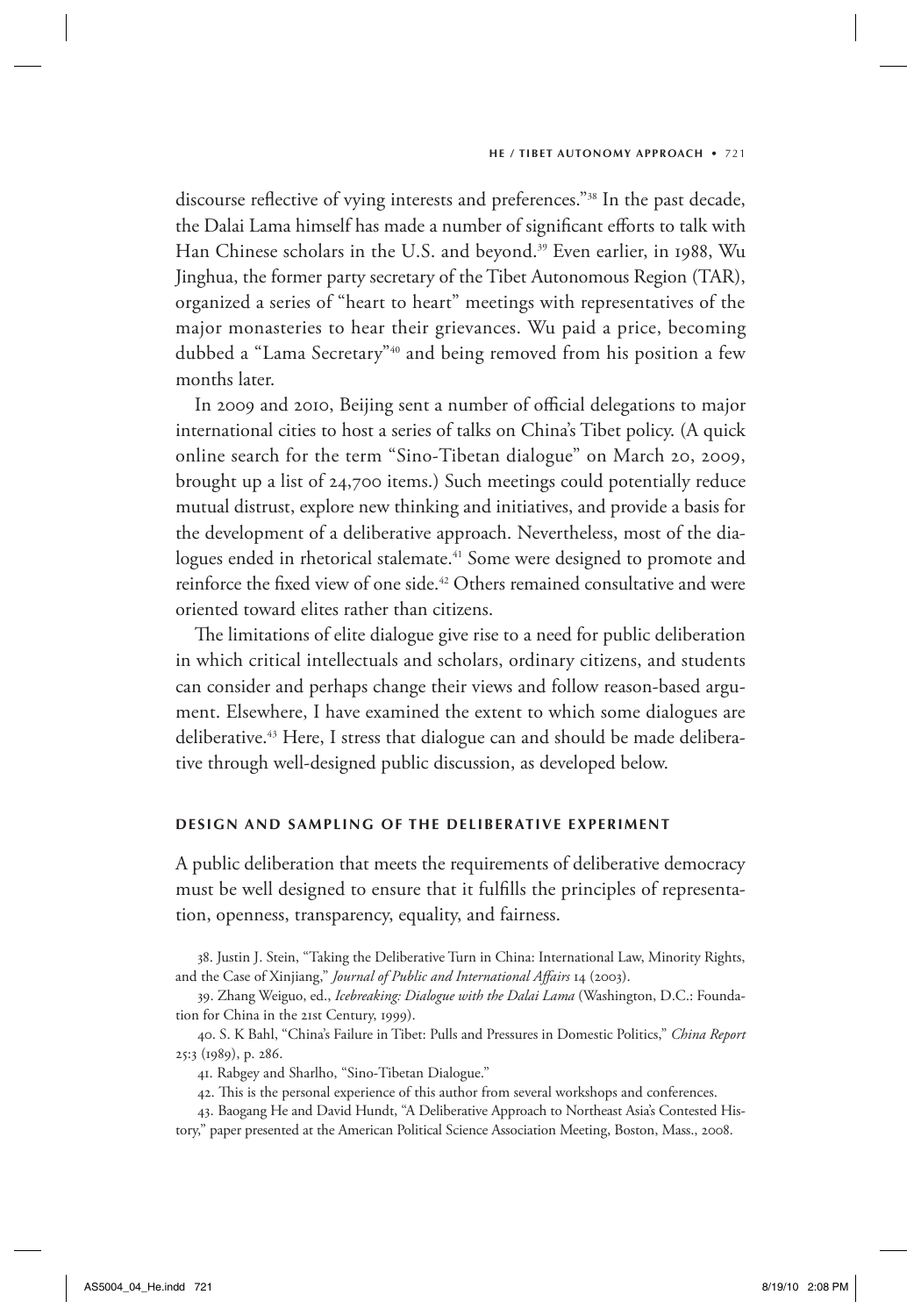To ensure equitable representation, random selection is the best method. Originally, I thought this could be done easily, given the vast number of Chinese students in Australian universities. It soon turned out to be impractical and disappointing. Around major cities in the world including Canberra, thousands of Chinese students participated in what they regarded as the patriotic cause of defending China against the Dalai Lama and his supporters in March and April 2008. But when they were offered an opportunity to explore the reasons why Tibetans protested against Beijing Olympic Games and to participate in finding a solution to the Tibet problem, they showed indifference. This indifference can be explained in a number of ways. It might have been because of the mutual suspicion that built up around the conflicts during the Olympic Torch relay. Fear of consequences for participating in the project, which might occur when they returned to China, also played a part. So did political propaganda casting the Dalai Lama as an "enemy" and the Chinese political culture, which tells students not to discuss sensitive issues like Tibet during their time abroad. The indifference from many Chinese students gives rise to a worrying concern that Chinese students are more or less emotional but non-rational nationalists.

After the impossibility of random selection became clear, I called for volunteers and was able to find 14 Tibetan students and 12 ethnic Chinese students who came from major universities in Australia. These included the Australian National University, University of Adelaide, University of Sydney, University of Technology of Sydney, Monash University, and the Royal Melbourne Institute of Technology (RMIT). All were aged between 19 and 33, with the average age being 27. The demographic information about the participants is provided in Table 1 (from Survey Questions [Q] 1–6).

A few of the Chinese participants have lived in minority areas, and one or two could speak a little bit of Tibetan. Six Tibetans were recently arrived, young exiles from Tibetan areas of China, while three were born of mixed marriages of Tibetan and Australian parents. This explains why most of the Tibetan participants were able to speak Chinese at the level of basic conversation. It was interesting to observe that most of the volunteer Chinese participants showed a great interest in developing their knowledge. The survey result showed that they made more changes in their opinions than their Tibetan counterparts. By contrast, the newly exiled Tibetans tended to want to "teach Chinese [persons] about the real situation"; they were more radical in demanding complete independence than other Tibetans. Interestingly, the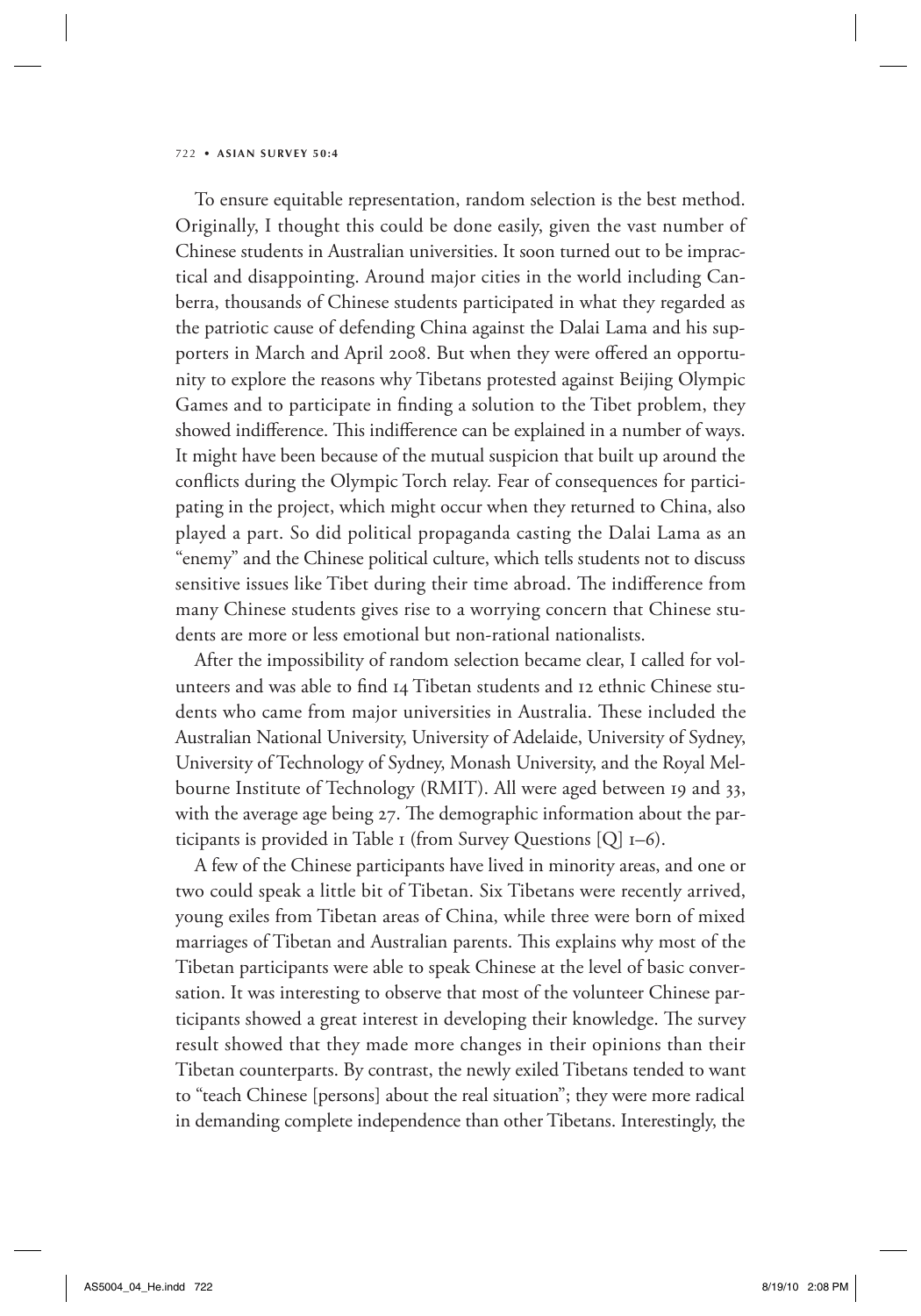|                                    | Ethnic Chinese<br>(%) | Tibetans<br>(%) |  |
|------------------------------------|-----------------------|-----------------|--|
| Q1 Gender                          |                       |                 |  |
| male                               | 75                    | 79              |  |
| female                             | 25                    | 21              |  |
| Q2 Education                       |                       |                 |  |
| secondary school                   | $\Omega$              | 29              |  |
| undergraduate degree               | 42                    | 57              |  |
| postgraduate degree                | 58                    | 14              |  |
| Q3 Visited Tibetan area before     | $\Omega$              | 46              |  |
| Q4 Visited Han Chinese area before | 100                   | 23              |  |
| Q5 Speak Mandarin                  | 100                   | 92              |  |
| Q6 Speak Tibetan                   | 8                     | 69              |  |

TABLE 1. Demographic Information (from Survey Questions 1–6)

source: By author.

three second-generation Tibetan exiles from the mixed marriages were more moderate and tended to change their opinions based on rational judgment. Nevertheless, they shared with the rest of the Tibetans the aspiration for the preservation and development of Tibetan culture. Certainly, there appeared to be two different levels of knowledge, language, and experience in the Tibetan group. But given the anonymity of the data, it is impossible to disaggregate the data to isolate and reflect upon the differences between second-generation Tibetans and China-educated Tibetans.

To ensure frank deliberation, anonymity was guaranteed. Most Chinese participants are going back to China (three had returned by the time of writing). In order to ensure that the Chinese (as well Tibetan) students could speak out freely without fear of political risk, all their names were kept private, and they filled out the survey questionnaire anonymously.

To ensure high quality deliberation, it is necessary to give participants as much information as possible. All participants were provided with a 275 page reading packet a month prior to the workshop and encouraged to read as much of the material as possible before their arrival. The packet contained a mixture of 16 scholarly articles, official government documents, and newspaper stories—an *equal* number from both Tibetan and Chinese sources. The items were carefully selected by the organizers to provide participants with detailed and balanced perspectives on the Tibet issue.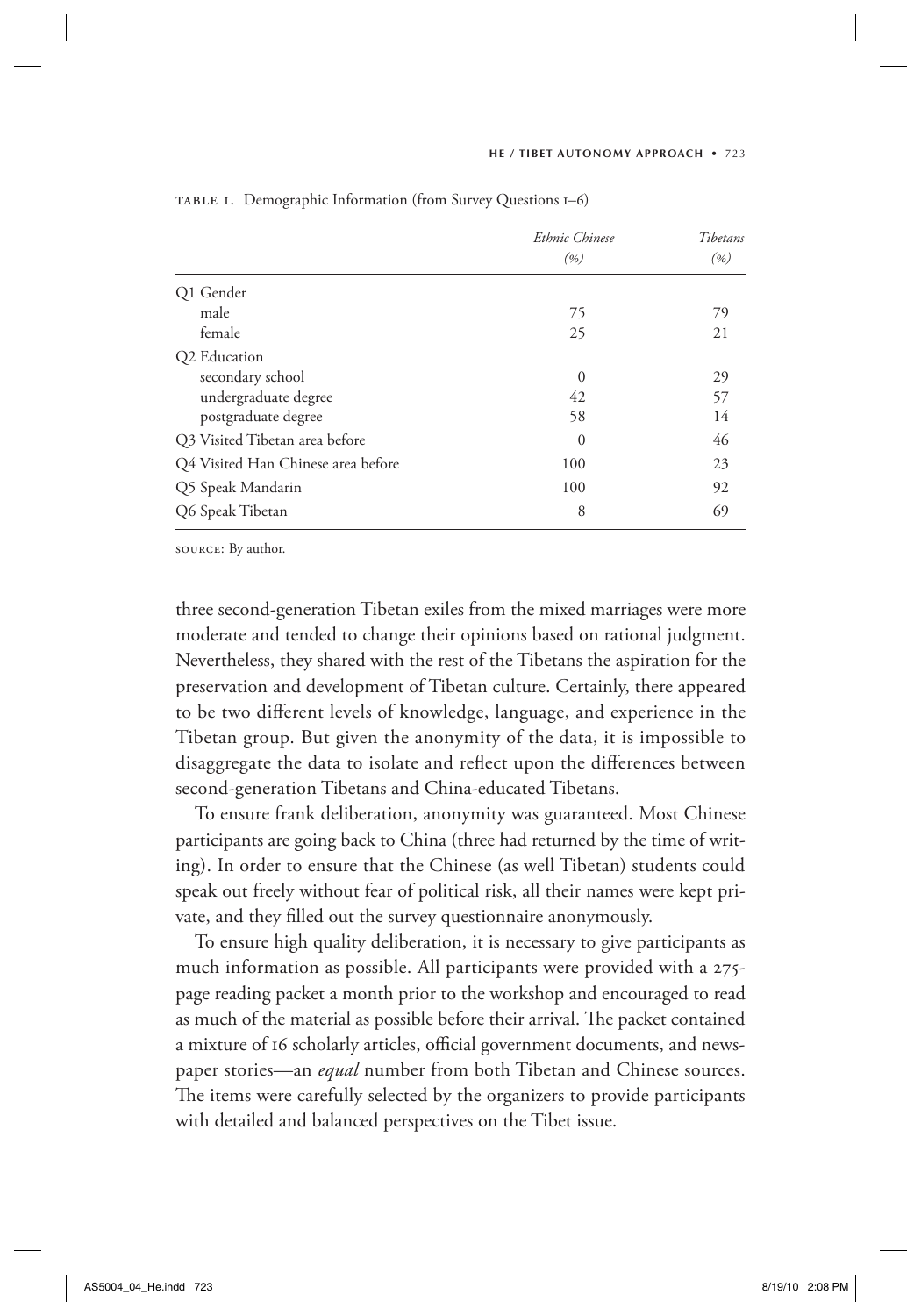To meet the fairness and equality principles, two facilitators were chosen, Baogang He, who has a Chinese background, and Lobsang Sangay, who has a Tibetan background. They were not to put forward their own ideas but were to make sure that all participants had equal time to speak and to prevent domination by one or two persons. They were required to lead the participants to appreciate the perspectives of others, give reasons in good faith, and implement the following rules: "listen to others carefully"; "don't interrupt when others are speaking"; "everyone has a chance to talk and must express his/her view sincerely"; "be fully committed to rational discussion and avoid an emotional attack on others"; and "try to give concrete examples and evidence." Most times, the two facilitators maintained neutrality in leading the discussions and presenting both sides of the argument, which the survey results confirm. Occasionally, however, one facilitator did put forward his own view, which may have affected the process.

In order to identify and measure whether the participants changed their opinions, two surveys were carried out. Before the deliberation, the participants were asked to complete a questionnaire to record their opinions and positions on a number of issues. After the deliberation, the participants were asked to complete the same questionnaire once more and to answer a few new questions about the *process* of deliberation.

The deliberative workshop began with a general introduction by Professor Baogang He, followed by an address by Professor Damien Kingsbury, who talked about how Indonesia managed the issues of East Timor and Aceh. Then the participants were divided into two groups, each made up of half Tibetans and half ethnic Chinese. The two facilitators led the groups through a series of sessions designed to give the participants greater knowledge and understanding of each other, their personal and family backgrounds, and the historical events and leaders who have shaped those backgrounds.

The first day focused on Tibetan and ethnic Chinese perspectives on the Tibet situation. The uses and limitations of history in resolving conflict and the myth of objective historical "truth" were examined. The second day focused on the Dalai Lama's "Middle Way" policy. The workshop concluded with an intellectual exercise in which Tibetan students were asked to imagine what they would recommend to Chinese President Hu Jintao on handling the Tibet issue, if they were his policy advisers. Ethnic Chinese participants, on the other hand, were required to consider how they would act if they were policy advisers to the Dalai Lama. This exercise was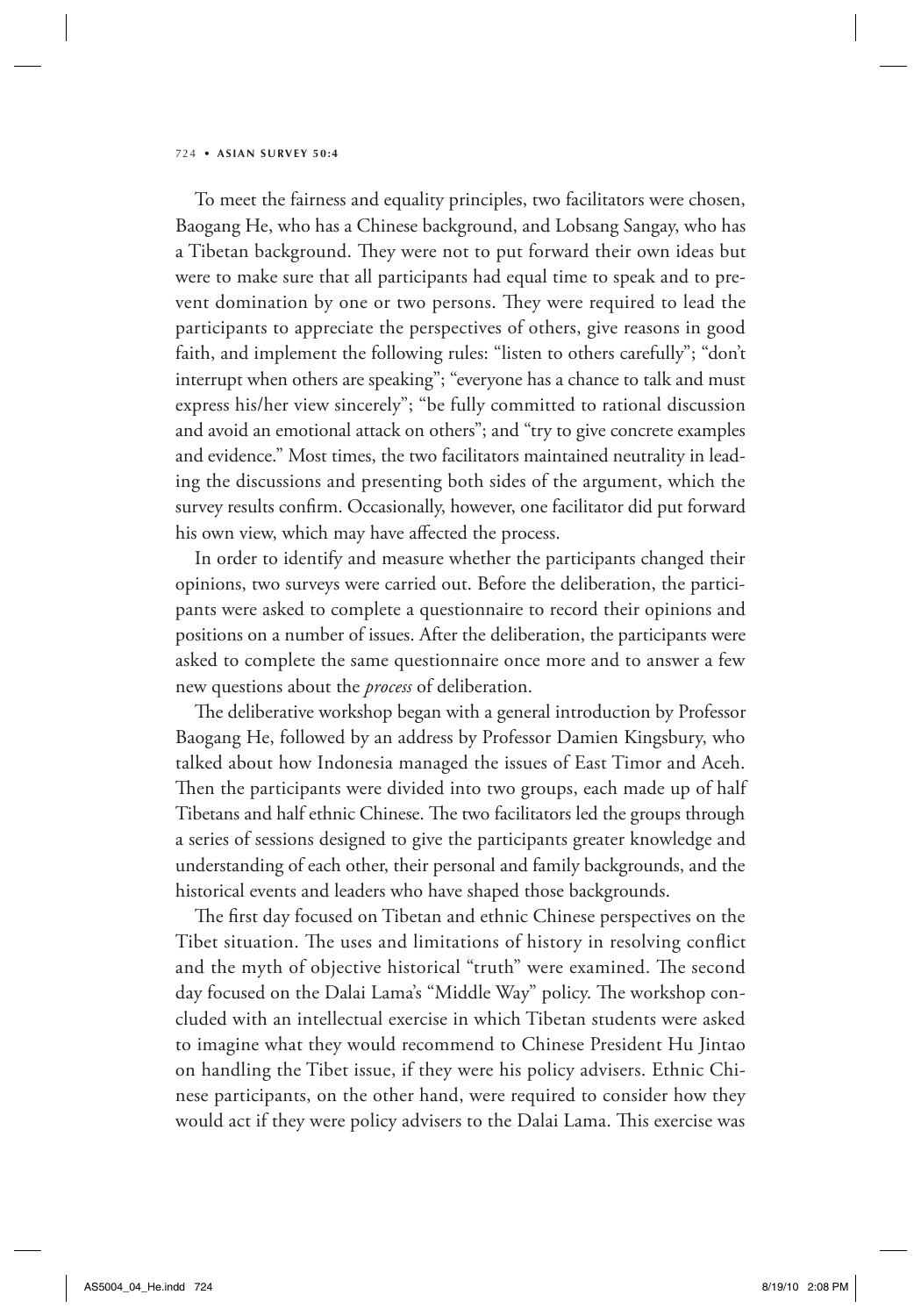intended to force the participants to look at the issue from the perspective of others.

To enhance the deliberative capacities of the participants, Baogang He suggested three "ladders" for them. The first ladder related to their ability to express and reflect each of their views critically. The second ladder required the participants to go beyond their own perspectives in search of a diversity of opinions. In placing oneself in the position of another, it is important to consider whether the views of others are convincing and whether one should modify his/her own views as a result. The third ladder involved the synthesis of competing views in a systematic manner, in order to develop a balanced view on the complexity of the Tibet issue.

# **RESULT AND DISCUSSION**

#### **Knowledge Gained**

In comparing the results of the first and second surveys, it can be seen that both the ethnic Chinese and Tibetan students increased their level of knowledge substantively (see Table 2).<sup>44</sup> This knowledge gain might be an indicator of improving mutual understanding, which in turn helps to increase the level of mutual trust. However, both ethnic Chinese and Tibetan knowledge dropped slightly for two questions, which might be accounted for by lapses in memory.

# **Increased Mutual Trust**

Both the ethnic Chinese and Tibetan students increased the level of mutual trust, even when discussing the controversial issue of Tibetan autonomy. The ethnic Chinese participants were asked whether "most Tibetans are trustworthy" (see Table 3,  $Q_{3I}$ ).

On a scale where 0 is "strongly disagree," 5 is in the middle, and 10 is "strongly agree," the mean value increased from 4.25 in the first survey before

44. The questionnaire had six factual questions to test the knowledge level of the participants. Question 8 is "In which year did the Dalai Lama propose the Middle Way policy?" Question 9 is "Did Chinese leader Deng Xiaoping say that apart from the question of independence, all other issues could be discussed and all problems can be resolved?" Question 10 is "Under the Dalai Lama's autonomy proposal, which of the following areas of government would remain the responsibility of the central Chinese government?" Questions 11a, b, c are about the range of autonomy rights in China's Law on Regional Autonomy for Minority Nationalities adopted on May 31, 1984.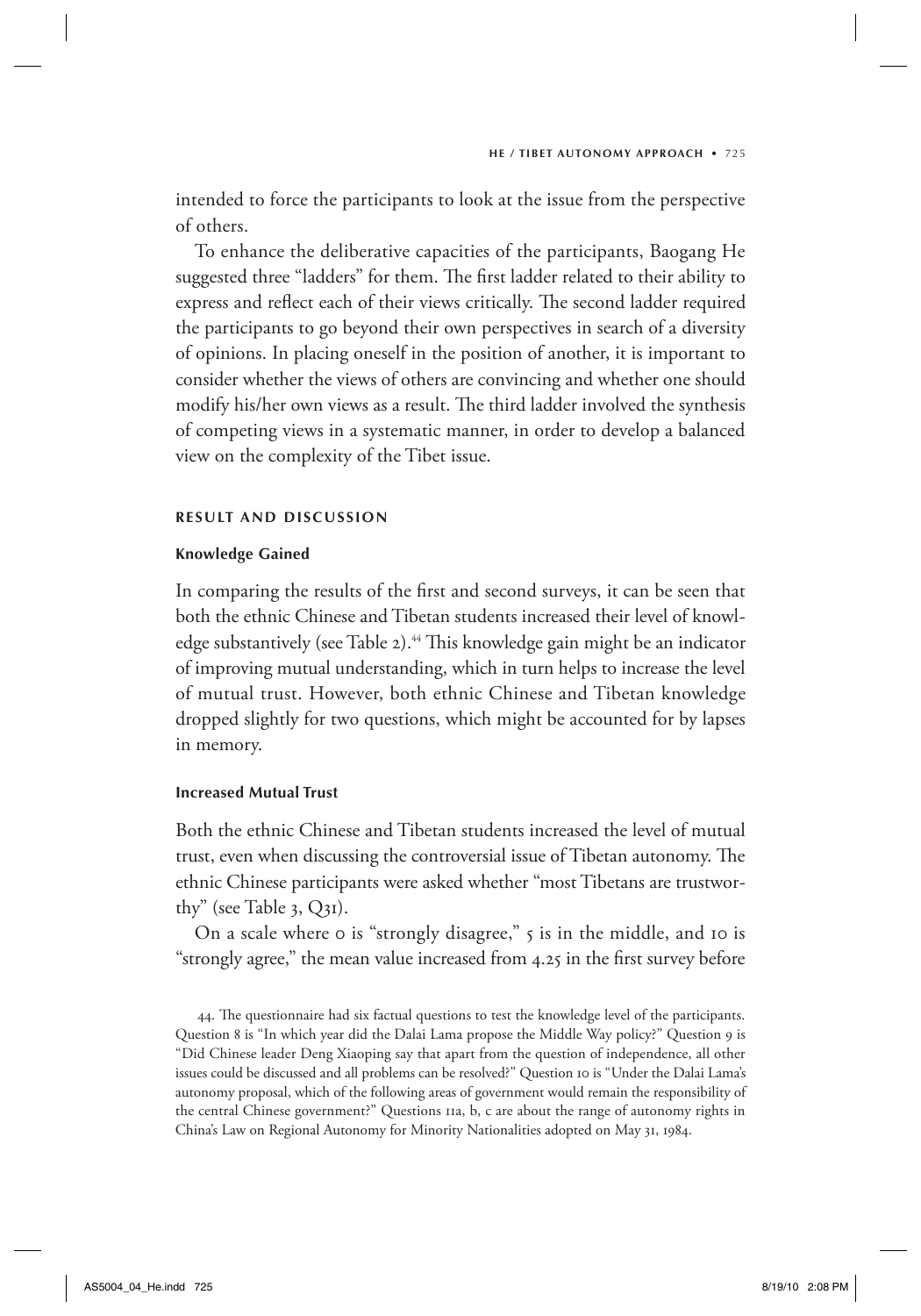#### 726 **• asian survey 50:4**

|                | Chinese           |            | Tibetans          |            |  |
|----------------|-------------------|------------|-------------------|------------|--|
|                | <b>Ist Survey</b> | 2nd Survey | <b>Ist Survey</b> | 2nd Survey |  |
| Q8             | 8.3               | 50         | 92.9              | 85.7       |  |
| Q <sub>9</sub> | 75                | 91.7       | 92.9              | 85.7       |  |
| Q10            | 83.89             | 78.6       | 75                | 92.9       |  |
| $Q11-a$        | 66.7              | 91.7       | 64.3              | 78.6       |  |
| $Q11-b$        | 58.3              | 91.7       | 35.7              | 64.3       |  |
| $Q11-c$        | 66.7              | 58.3       | 50                | 71.4       |  |

table 2. Knowledge Gained (Based on Survey Questions 8–11)

source: By author.

the deliberation to 6 in the second survey after the deliberation. The mean value for the Tibetan respondents on the question of whether "most Chinese are trustworthy"  $(Q_{33})$  increased from 4.5 to 6. The mean value for the Tibetan respondents improved from 5 to 8 regarding the statement that "most Chinese I have met are trustworthy" (Q35). This closely mirrored the results of the deliberative poll in Northern Ireland, as discussed earlier.

When we examined the transcript of the group discussion, it became clear that throughout the process, almost all participants expressed a view on the importance of trust. What we, the researchers, believe to have been the enhancement of mutual trust came through the recognition of the reasonableness of the other party. Anecdotal evidence showed that in the beginning, some ethnic Chinese students were angered by the "unbelievably unreasonable" Tibetan protests over the Beijing Olympics. Likewise, some Tibetans felt that that the ethnic Chinese students did not understand the Tibetans' quest for justice and that their actions were intended to deliver a strong message to the world. After three days of contact and deliberation, each side found the other side equipped with reasoning capacity.

The result was very positive. At the end of the event, each side found that the other side had a reasonable argument. With regard to the question of whether "most Tibetans are open to reason" (Q30), the mean value of the ethnic Chinese respondents increased from 2.67 in the first survey to 6 in the second. In contrast, the mean value of the Tibetan respondents increased from 4.4 to 6, a rather small indicator of change, on the question of whether "most Chinese are open to reason"  $(Q_{32})$ .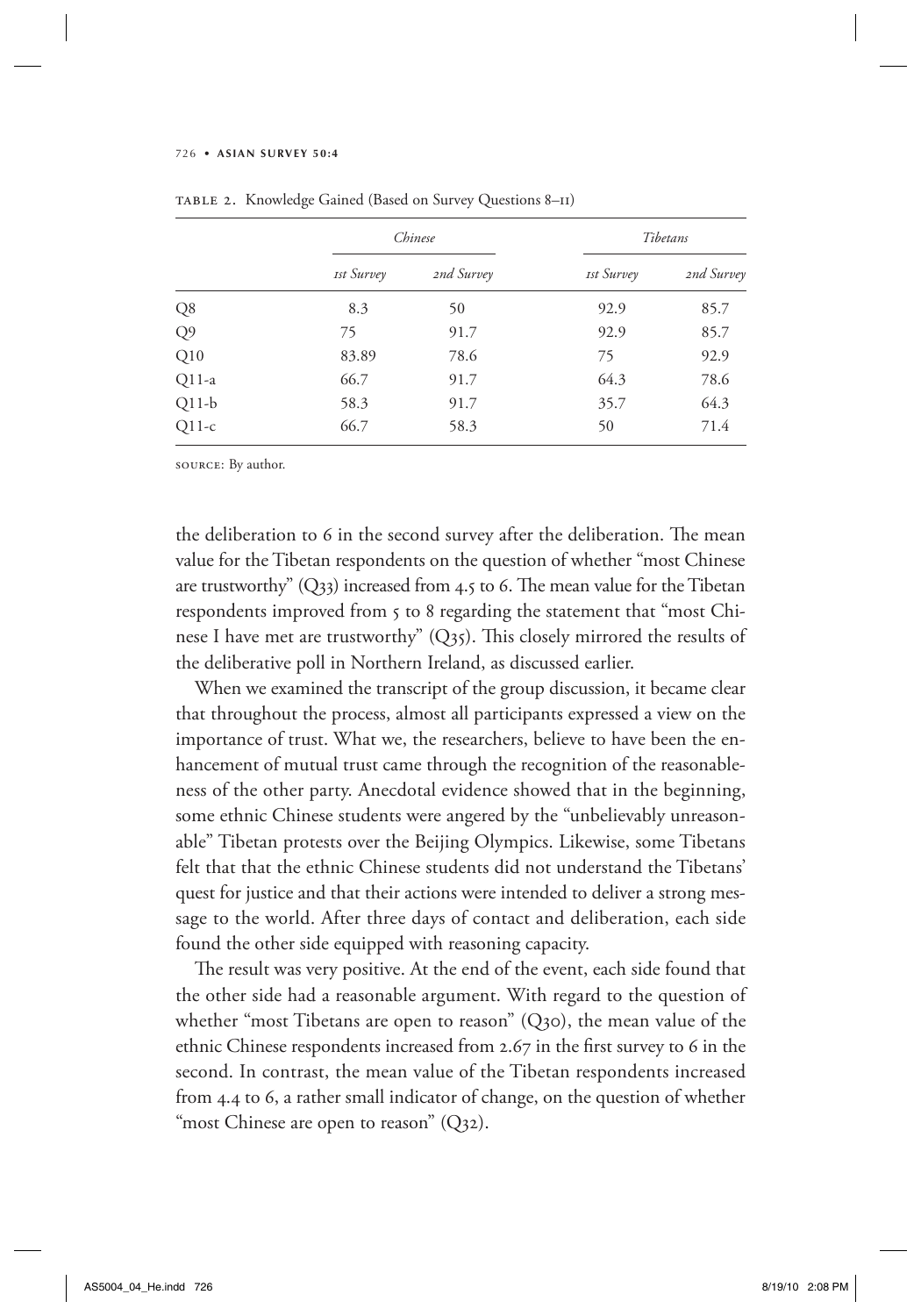|                                                                                                                                                                                                                                                                                     | Chinese Students |           | Tibetan Students |        |
|-------------------------------------------------------------------------------------------------------------------------------------------------------------------------------------------------------------------------------------------------------------------------------------|------------------|-----------|------------------|--------|
|                                                                                                                                                                                                                                                                                     | <b>Before</b>    | After     | <b>Before</b>    | After  |
| Q12 Critics of the Chinese government say that<br>China should allow Tibet to have autonomy,<br>in order to preserve its traditional culture and<br>allow the Dalai Lama to return to Tibet.<br>(Strongly agree = $0$ , Strongly disagree = $10$ )                                  | 4.3              | 4.08      | 2.8              | 1.4    |
| Q13 The Chinese government says that Tibet<br>has long been part of China, that Tibet has<br>benefited from modernization, and that the<br>Dalai Lama should not be allowed to return<br>because he aims to split Tibet from China.<br>(Strongly agree = 0, Strongly disagree = 10) | $3.83**$         | $5.83***$ | 8.4              | 7.57   |
| Q14 Is the Dalai Lama's autonomy proposal<br>sincere? $(0 = not at all since \tau, 5 = median level,$<br>$10 =$ most sincere)                                                                                                                                                       | 5.42             | 4.75      | 9.7              | 10     |
| Q15 Do you believe that the Chinese government<br>is serious about the Dalai Lama's autonomy<br>proposals? (Not serious = $0$ , Serious = $10$ )                                                                                                                                    | $5.25***$        | $7.08***$ | 1.2              | 2.29   |
| Q16 Do you believe that the Dalai Lama is<br>seeking independence in the guise of autonomy?<br>$(0 =$ to seek independence, $5 =$ median level,<br>$10 = not to seek independence$                                                                                                  | 3.92             | 3.92      | 9.9              | 9.3    |
| Q17 Is autonomy the best option for Tibet?<br>$(0 =$ the worst, $5 =$ in the middle, $10 =$ the best)                                                                                                                                                                               | 6.33             | 5.8       | 7.7              | 7.4    |
| Q18 Is independence the best option for Tibet?<br>$(0 =$ the worst, 5 = the middle, 10 = the best)                                                                                                                                                                                  | $1.67*$          | $0.3*$    | 6.8              | 6      |
| Q19 Is the current situation the best option for<br>Tibet? (0 = the worst, $5 =$ in the middle,<br>$10 =$ the best)                                                                                                                                                                 | 4.5              | 3.5       | 0.4              | 1      |
| Q20 Should Tibetans be allowed to display photos<br>of the Dalai Lama in temples? $(0 =$ strong<br>disapproval, $5 = \text{in}$ the middle level, $10 = \text{strong}$<br>approval)                                                                                                 | 6.5              | 7.58      | 10               | 10     |
| Q21 Should schools in Tibetan areas be<br>encouraged to teach Tibetan? (0 = strong<br>disapproval, $5 = \text{in the middle}, 10 = \text{strong}$<br>approval)                                                                                                                      | $9.67*$          | $8.5*$    | 10               | 9.5    |
| Q22 Should schools in Tibetan areas be<br>encouraged to teach in Tibetan rather than in<br>Mandarin? ( $0 =$ strong disapproval, $5 =$ in the<br>middle, 10 = strong approval)                                                                                                      | 5.58             | 3.92      | $9.4*$           | $7.5*$ |

# TABLE 3. Mean Value of the Surveyed Questions

(*continued* )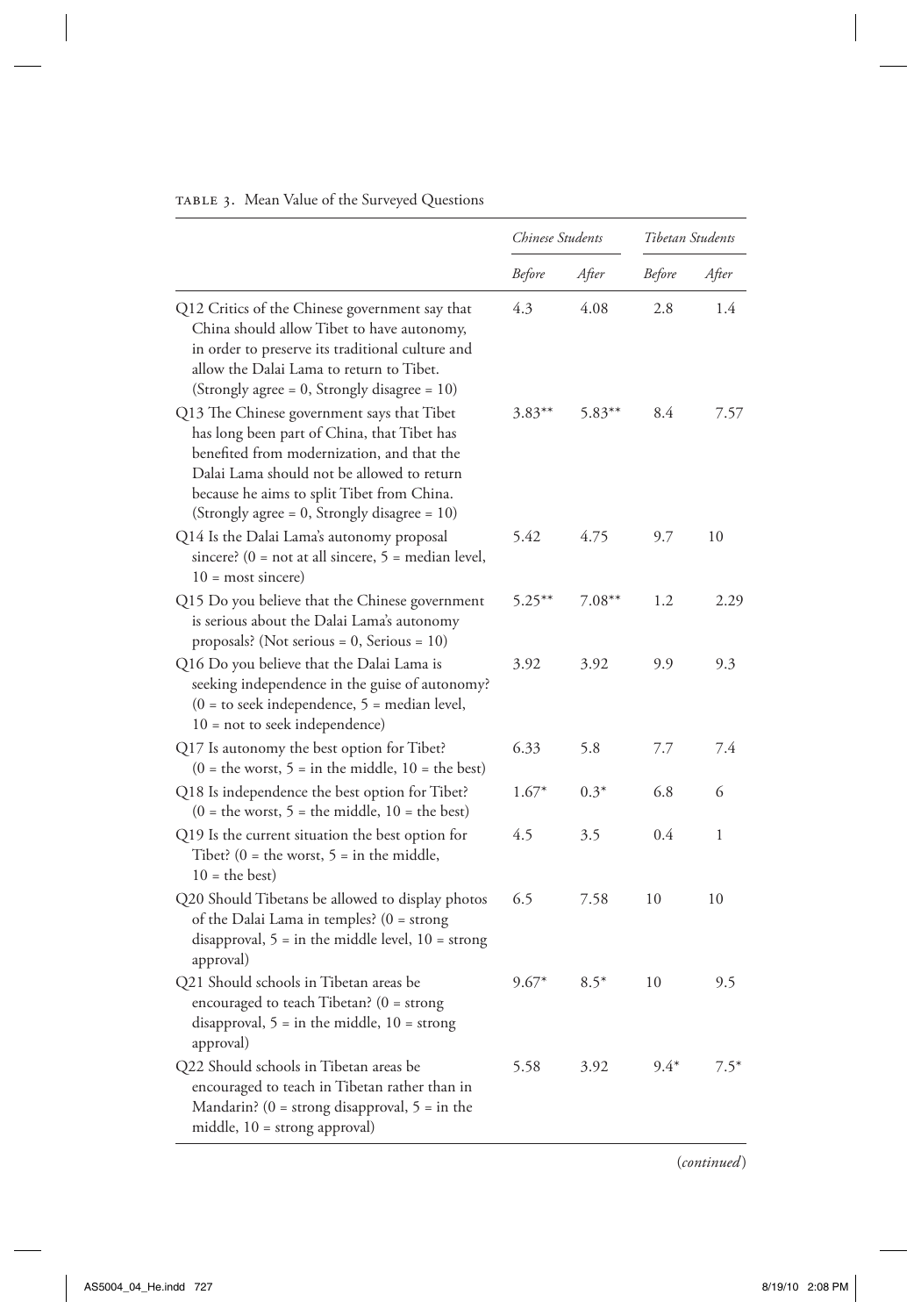|                                                                                                                                                                             | Chinese Students |        | Tibetan Students |       |
|-----------------------------------------------------------------------------------------------------------------------------------------------------------------------------|------------------|--------|------------------|-------|
|                                                                                                                                                                             | <b>Before</b>    | After  | <b>Before</b>    | After |
| Q23 Tibetans don't understand the Chinese<br>perspective on Tibet. $(0 = strongly agree,$<br>$5 =$ in the middle, $10 =$ strongly disagree)                                 | 2.58             | 3.17   | 6.6              | 6     |
| Q24 Westerners don't understand the Chinese<br>perspective on Tibet. $(0 = strongly agree,$<br>$5 =$ in the middle, $10 =$ strongly disagree)                               | 3.8              | 2.5    | 5.9              | 6     |
| Q25 Chinese don't understand the Tibetan issue.<br>$(0 = strongly agree, 5 = in the middle,$<br>$10 =$ strongly disagree)                                                   | 5.3              | 6.33   | 2.2              | 2     |
| Q26 Are you pessimistic or optimistic about<br>the future of China? $(0 = \text{very pessimistic})$ ,<br>5 = neither pessimistic nor optimistic,<br>$10 = very$ optimistic) | 8                | 7.7    | 6                | 6     |
| Q27 Are you optimistic or pessimistic about<br>the future of Tibet? $(0 = \text{very pessimistic})$ ,<br>$5 =$ in the middle, $10 =$ very optimistic)                       | 7                | 6      | 8.2              | 7     |
| Q28 Most people in Australia are open to reason.<br>$(0 = strongly disagree, 5 = neither agree nor$<br>disagree, $10 =$ strongly agree)                                     | 7.5              | 6.4    | 7.6              | 8     |
| Q29 Most people in Australia are trustworthy.<br>$(0 = strongly disagree, 5 = in the middle,$<br>$10 =$ strongly agree)                                                     | 6.67             | 7      | 6                | 7     |
| $Q30$ Most Tibetans are open to reason. $0 =$ strongly<br>disagree, $5 = \text{in the middle}, 10 = \text{strongly agree}$                                                  | $2.67*$          | $6*$   | 8.7              | 8.5   |
| $Q31$ Most Tibetans are trustworthy. $(0 =$ strongly<br>disagree, $5 = \text{in the middle}, 10 = \text{strongly agree}$                                                    | $4.25***$        | $6***$ | 7.9              | 9     |
| $Q32$ Most Chinese are open to reason. $(0 =$ strongly<br>disagree, $5 =$ in the middle, $10 =$ strongly agree)                                                             | 5.3              | 6      | $4.4*$           | $6*$  |
| Q33 Most Chinese are trustworthy. $(0 =$ strongly<br>disagree, $5 = \text{in the middle}, 10 = \text{strongly agree}$                                                       | 6.7              | 7      | 4.5              | 6     |
| Q34 Most Tibetans I have met are reasonable.<br>$(0 =$ strongly disagree, $5 =$ in the middle,<br>$10 =$ strongly agree)                                                    | $3.75*$          | $7*$   | 10               | 8     |
| Q35 Most Chinese I have met are trustworthy.<br>$(0 = strongly disagree, 5 = in the middle,$<br>$10 =$ strongly agree)                                                      | 7.5              | 7      | $5***$           | $8**$ |

table 3. Mean Value of the Surveyed Questions (Continued)

source: By author.

note: "Before" refers to the mean scores of the first survey before deliberation; "After" refers to the mean scores of the second survey after deliberation. T-tests of the difference in mean scores on the above questions at the two stages showed that while some marked \* were significant at the p = 0.07 level, others marked \*\* achieved p scores of 0.15, and many remained unchanged.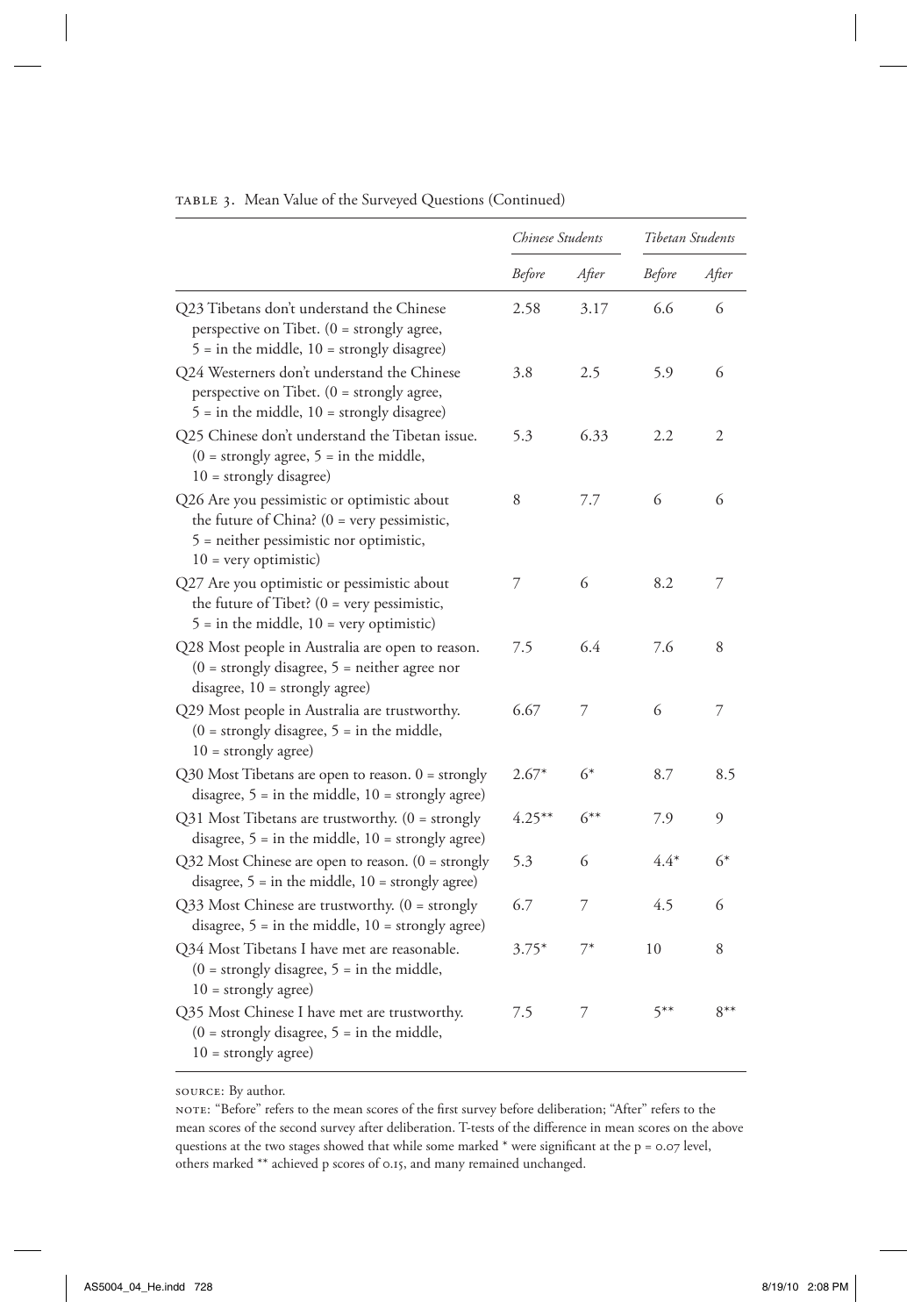#### **Moderating Effect**

The deliberation workshop produced a moderating effect. When two groups in a divided society are separated, their emotions are fully charged and they see things through a fixed angle without considering the perspectives of others. When the ethnic Chinese and Tibetan groups came together in small group discussions, however, an immediate moderating effect became apparent. The use of English as the communicative language also promoted moderation because neither group was communicating in its native language. Many participants thus were unable to express their anger and emotions easily (of course, one could also argue that this would have made people suppress their feelings). The facilitators played a role in controlling any extreme behavior and in encouraging a greater understanding of others.

One example of the moderating effect was the discussion about competing interpretations of history. While the Tibetan participants held the view that China invaded Tibet and carried out a colonization policy, the ethnic Chinese participants clung to the idea that China liberated Tibet from the serf system and carried out socialist reform there. These two views possibly, but not necessarily, were the product of official indoctrination, and were likely to be reinforced if one group had no contact with the other group. Consequently, this kind of knowledge was reproduced within an isolated and closed environment.

When the two groups were put together to exchange opinions, however, members of each recognized alternative views immediately, and the matter became much more complex than was originally thought. As a result, five or six students did critically examine two interpretations of the disputed history and questioned the role of history. When it was recognized that each interpretation contains partial truth, it became more difficult to make a strong and exclusive argument. As a result, a compromise was preferred, which tends to soften radical political positions. In this way, deliberation was able to reduce the level of radicalization and achieve a middle ground.

## **Enhanced Deliberative Capacities**

The deliberative workshop succeeded in enhancing deliberative capacities. Quite a few participants from both sides agreed that a power-sharing mechanism might be a realistic solution to deal with the current predicament. The participants were able to develop a diversity of views, considering the perspectives of others and changing their own positions and opinions. For example,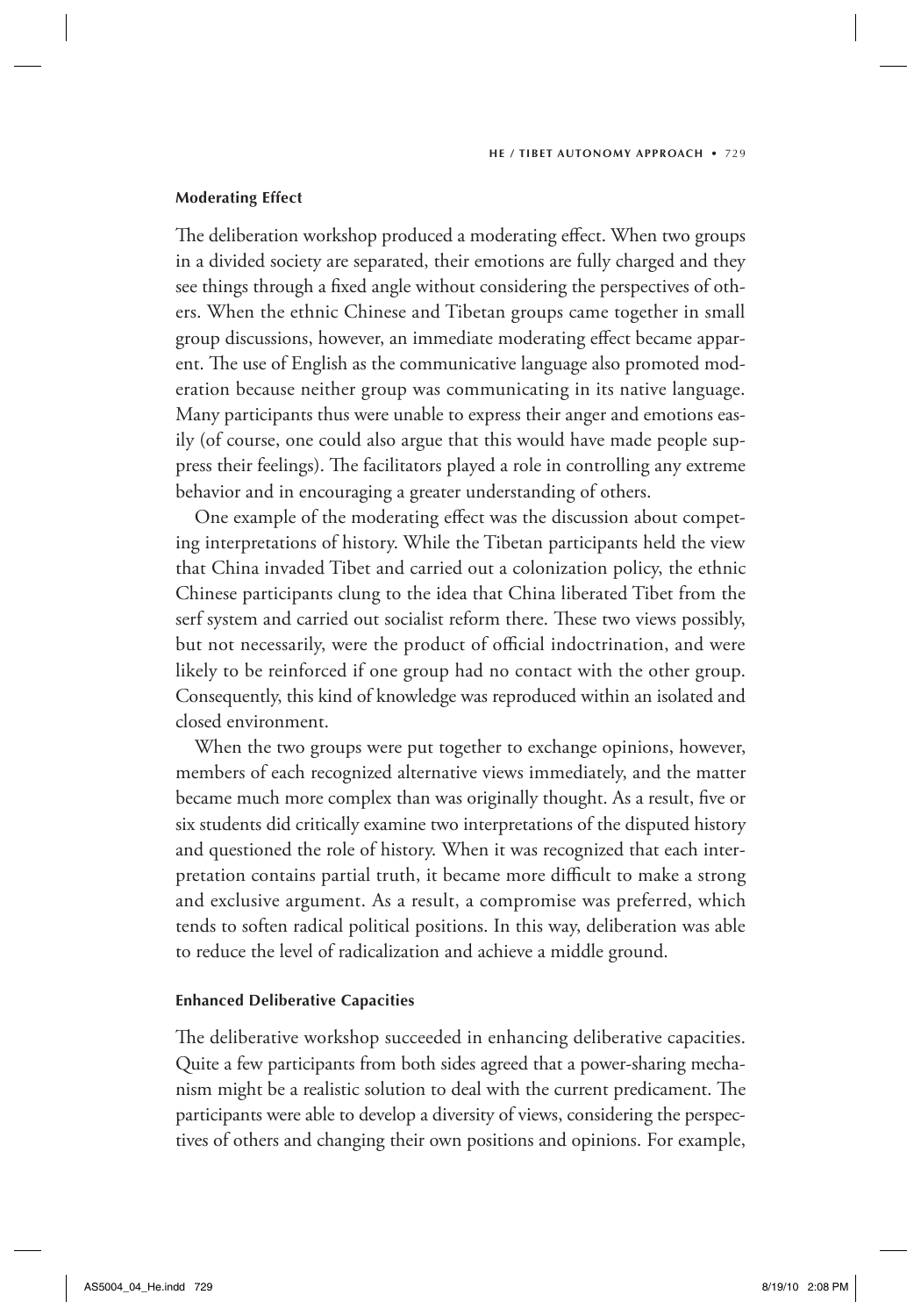there was a convergence on policy issues over the display of religious photographs and also over the language of school instruction. The participants were asked whether Tibetans should be allowed to display photos of the Dalai Lama in temples (Q20). Before deliberation, the ethnic Chinese participants scored a mean of 6.5. By contrast, the Tibetan participants scored the highest possible approval grade of 10. After deliberation, there was a clear shift in the approval of the ethnic Chinese participants, with the mean increasing to 7.58.

With regard to the teaching of Tibetan in schools in Tibetan areas (Q21), the mean approval scores for both the ethnic Chinese and Tibetan participants dropped. While both strongly favored Tibetan being taught in schools in Tibetan areas, the scores dropped slightly, from 9.67 to 8.5 for the ethnic Chinese and from 10 to 9.5 for the Tibetans.

Before deliberation, ethnic Chinese participants scored a mean of 6.33 when asked whether autonomy was the best option for Tibet  $(Q_{17})$ ; after deliberation, the mean score dropped to 5.8. A similar trend emerged when considering whether independence was the best option for Tibet (Q18). Initially, the ethnic Chinese participants recorded a mean score of 1.67 while the Tibetan participants scored 6.8. Subsequent to the deliberative workshops, the mean scores declined to 0.3 and 6, respectively.

#### **Consensus and Process**

The deliberative workshop reached a consensus on a number of issues, including the undesirability of using force, the importance of establishing mutual trust, and the necessity of compromise. Several participants said that despite the different perspectives, the future can be changed through mutual trust and compromise. Interestingly, both sides shared a similar mean value on a number of questions: whether they were optimistic about the future of China  $(Q_26)$  and the future of Tibet  $(Q_27)$ , and if they thought that most people in Australia were open to reason  $(Q_2)$  and were trustworthy  $(Q_2)$ .

The participants said that they greatly appreciated the process. When asked a series of questions on a 0–10 scale, where 0 indicated "generally a waste of time" and 10 meant "extremely valuable," the participants gave the small-group discussions an average rating of 8.88 and the entire three days' deliberation an average rating of 8.31. They also thought the process considered their views very equally. On a  $I$ –5 scale, where I is very equal and 5 is very unequal, the average answer for whether the "small group moderator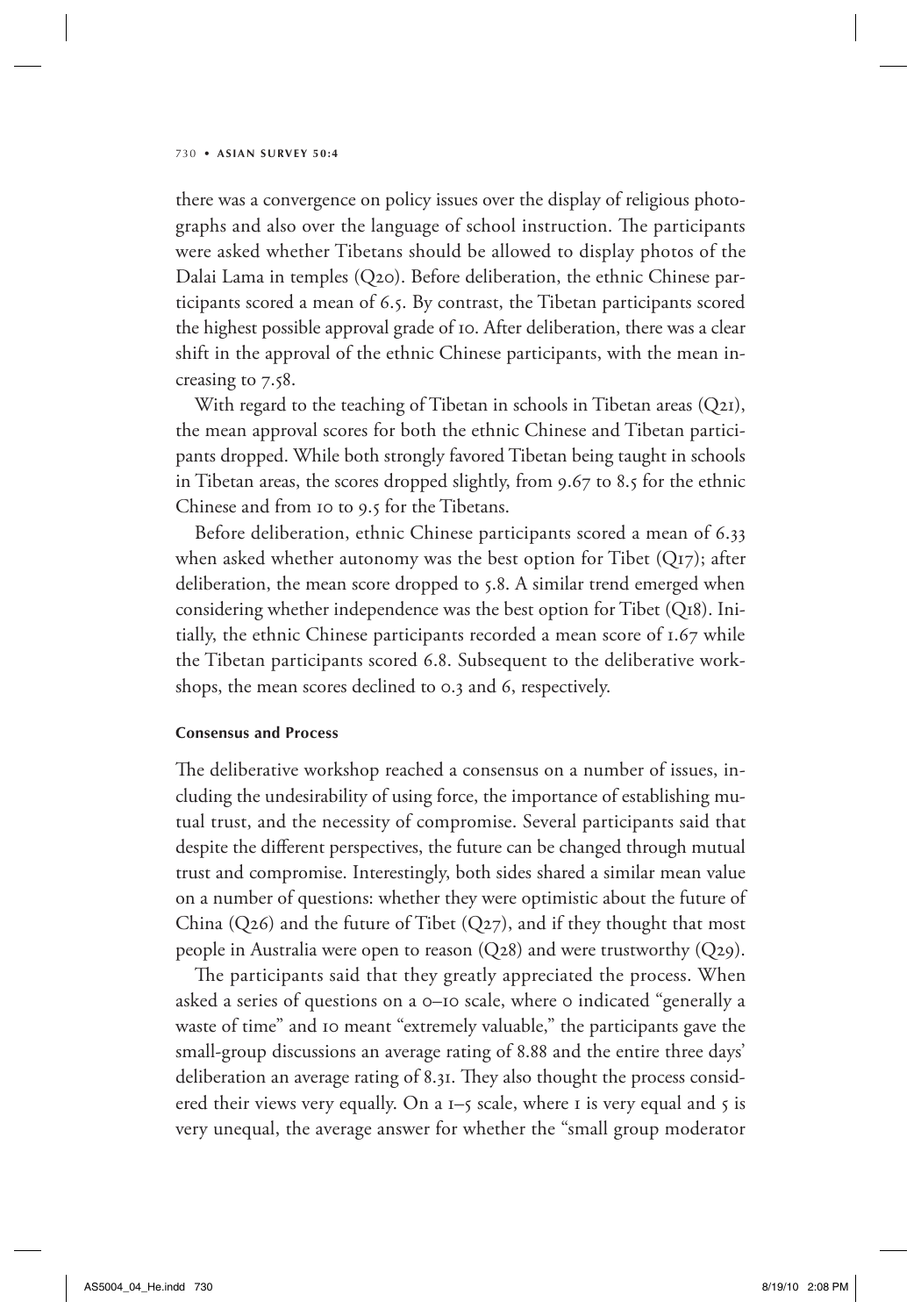provide[d] everyone with an equal opportunity for discussion" was 1.46, and the average for whether the group members were, in fact, equal in the discussion was 2.04.

# **THE LIMITS OF DELIBERATION**

Some aspects of deliberative results have fallen short of the ideal of deliberative democracy. Experiments that fail to fully capture this ideal in this forum are indicated by the continuation of polarization, the absence of change in the value issues, and the continual recitation of official views. With regard to a number of main issues such as cultural identity, foreign intervention, and autonomy, there is a tendency for the two groups to polarize (see Table 3, Q12, 13, 14, 15, 16, 18, 19, 20, and 22). Although the participants changed their opinions on policy and attitude issues between tests 1 and 2, value issues remained largely unchanged.

Tibetan participants insisted that the boundary of Tibetan autonomy should include all Tibetan areas, including those located in China outside the TAR, while the ethnic Chinese participants thought such a view unrealistic and likely to damage China's unity. The ethnic Chinese participants regarded Beijing's efforts in Tibet as laudable modernization. One participant expressed the view that minorities should not feel pain about losing their cultural identity because Han Chinese cultural identity is also lost daily through globalization. By contrast, some Tibetan participants asserted that unless the people of China recognize that China occupied Tibet, Tibetans will continue to feel patronized.

No change of opinion among the ethnic Chinese participants was recorded on the question of regarding autonomy as a disguise for independence. Two reasons account for this. First, the Tibetan participants failed to convince the others during small-group discussions with their explanations on the involvement of the U.S. Central Intelligence Agency (CIA) in Tibet.<sup>45</sup> Rather, one Tibetan recounted the story of India's transition from self-rule to independence. This only served to strengthen the view of the ethnic Chinese participants that autonomy is a camouflage for independence. Second, the Tibetan participants associated autonomy with independence. This is

<sup>45.</sup> The CIA encouraged, trained, and controlled Tibet's resistance movement. See Kenneth Conboy and James Morrison, *The CIA's Secret War in Tibet* (Lawrence: University Press of Kansas, 2002).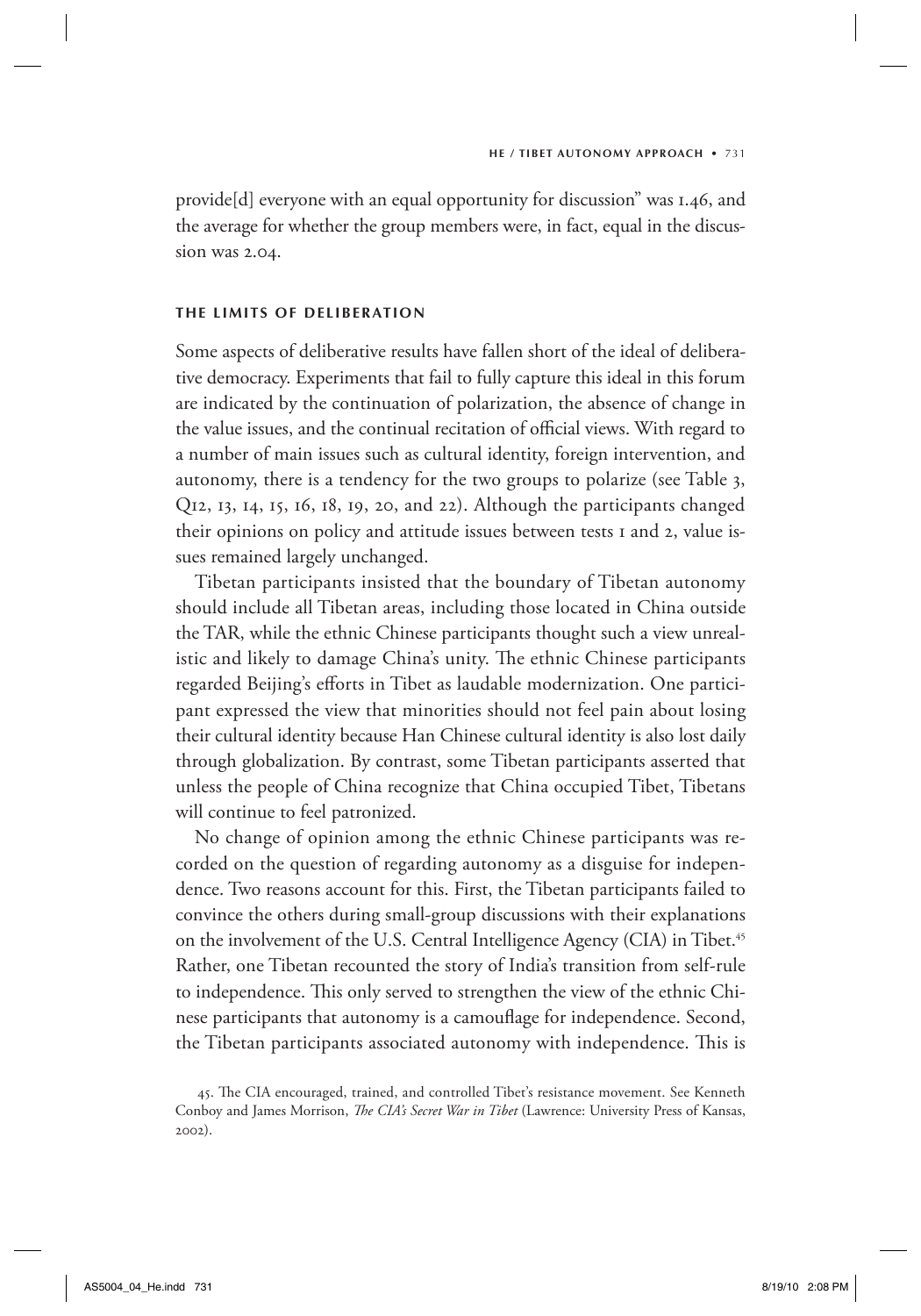demonstrated by the fact that the questions "Is autonomy the best option for Tibet?" (Q17) and "Is independence the best option for Tibet?" (Q18) received similar scores: the mean value for the former was 7.7 and for the latter, 6.8.

The deliberative workshop reveals that the nature of the issue itself has an impact on the deliberation process and outcome. The national identity issue is different from social policy issues. The former is concerned with sovereignty and nationalism; the latter is about the preferences, needs, and demands of daily life. Value and identity attitudes are difficult to change quickly through deliberation, while social policy preference can be changed through public deliberation and consultation.

Although quite a few participants did move away from the official line, some Tibetans and ethnic Chinese continued to repeat the official views. The opinions of individuals are sometimes shaped by the communities or social positions to which they belong. One ethnic Chinese participant articulated this well: "I fully understand and support the principle of self-determination from my personal experience of being a Han Chinese, a member of minority in Russia, Xinjiang, and Australia, but I will not support the Tibetan cause."46

The examination of historical evidence and competing claims proved to be difficult. These complicated historical disputes have not been solved by historians and scholars after years of research, let alone by Tibetans and ethnic Chinese students after one weekend of deliberation. It is unrealistic for students to solve all the problems associated with the Tibet issue, and it is impractical to expect change in value and full development of deliberative capacity within two or three days. The restricted time frame for the workshops meant that participants were unable to fully synthesize the intellectual arguments.

The fundamental limitation is the application to nationality conflict issues of the deliberative approach, since it is alien in the Chinese context. The central government has been the dominating and sole arbiter on nationality questions. A pessimist might hold that the nature of authoritarianism is hostility toward deliberation and truthfulness; radical Tibetans may see deliberation as empty talk.<sup>47</sup>

46. The source for this is a note taken by Baogang He.

47. Lobsang Yeshi of the pro-independence Tibetan Youth Congress complains that Tibetans are allowed "talks about talks," but when they finally explain their position they are condemned. See M. C. Davis, "Establishing a Workable Autonomy in Tibet," *Human Rights Quarterly* 30:2 (2008), p. 257.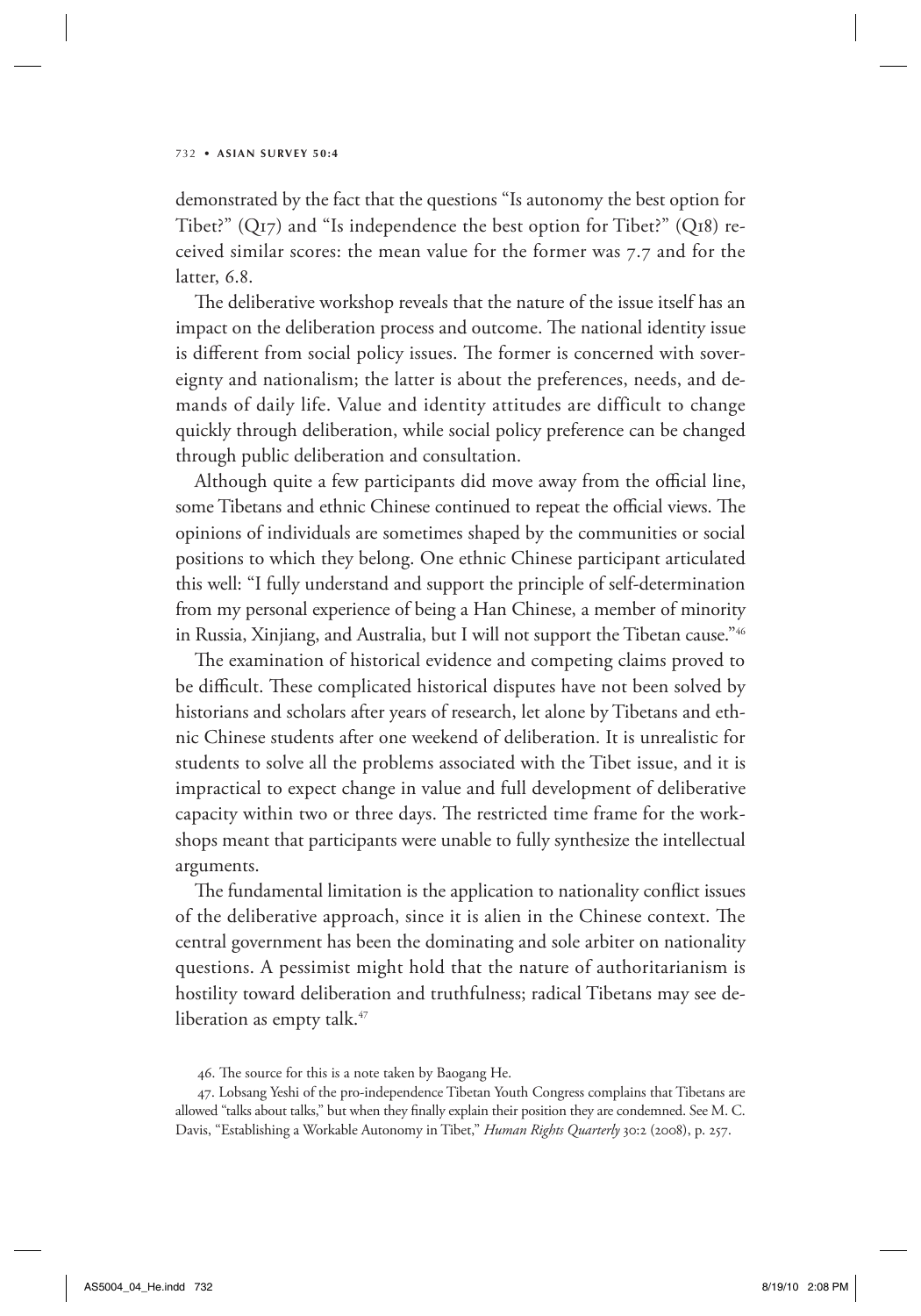#### **CONCLUSION**

This article has reviewed and compared three deliberative approaches to conflict and applied the deliberative approach to the Tibet issue. It examined the case of a deliberative workshop on the Tibet issue and highlighted the achievements and limits of deliberative conflict resolution mechanisms. Deliberative dialogue improved knowledge and mutual understanding, enhanced mutual trust and deliberative capacities, and produced moderating effects. It provided quantitative evidence that Han-Tibetan mistrust can be significantly reduced through deliberative discussion and reflective interaction, and offered *some* potential for repairing a distrusting relationship between the ethnic Chinese and Tibetan communities. The participants may still be locked into a polarized position on independence and sovereignty issues, but the level of polarization over social and cultural policies can be reduced.

Citizen deliberation would be in the interest of both the Chinese government, which needs to develop its soft power and improve its international reputation, and the Dalai Lama, who has called for Tibetans to befriend the ethnic Chinese to gain more supporters among them. Moreover, local governments within China under pressure to heal the social rift have been introducing a variety of deliberative forums to address local policy issues.<sup>48</sup> It is evidently possible for the Chinese government to employ more heart-toheart forums that would help ease ethnic tension and build a harmonious society.

In addition, citizen-initiated deliberative forums can take place outside the existing institutions of the nation-state.<sup>49</sup> Small talks with limited numbers of people can begin with friendship associations or local communities such as those in Australia, Canada, the U.S., and many European countries. One dialogue forum in Hong Kong<sup>50</sup> has already produced a number of

48. See Baogang He, "Participatory and Deliberative Institutions in China," in Ethan and He, *The Search for Deliberative Democracy*, pp. 176–96; James Fishkin, Baogang He, Bob Ruskin, and Alice Siu, "Deliberative Democracy in an Unlikely Place," *British Journal of Political Science* 40:2 (2010), pp. 435–48.

49. Tashi Rabgey, "Newtibet.com: Citizenship as Agency in a Virtual Tibetan Public," conference paper presented at Tibet and Contemporary World, the University of British Columbia, April 18–20, 2004.

50. I was invited to participate in this dialogue forum organized by the University of Hong Kong, July 29–30, 2009.